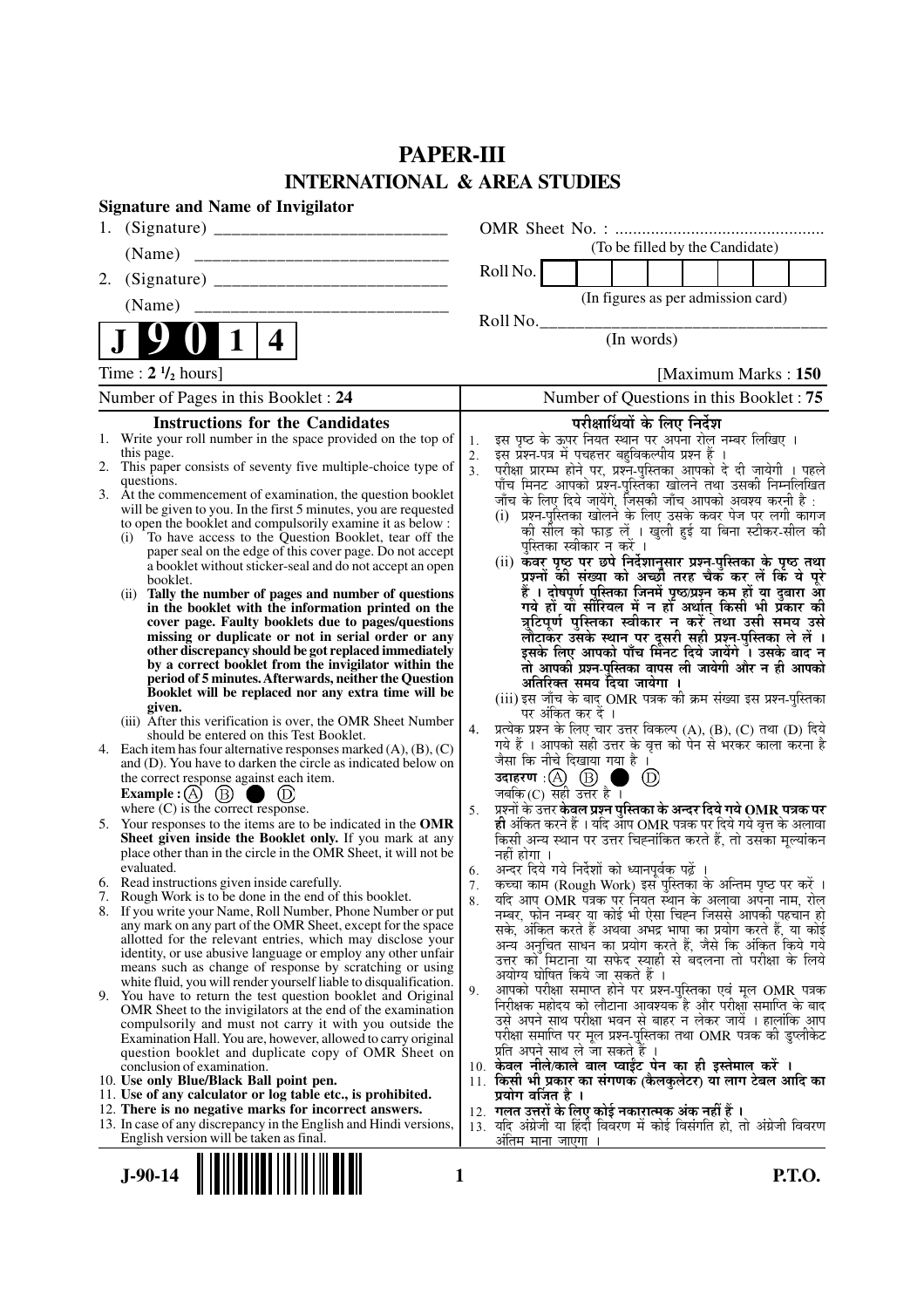# **INTERNATIONAL & AREA STUDIES Paper – III**

- **Note :** This paper contains **seventy five (75)** objective type questions of **two (2)** marks each. **All** questions are compulsory.
- **1.** Which of the following characteristics is common to 'Political Realism' and 'Neo-Realism' ?
	- (A) Holding states are preoccupied with maximization of capabilities as natural.
	- (B) Considering both internal and external sources of conflicts affecting states.
	- (C) Treating unit level variables as important to state power.
	- (D) Rationality in choices made by state actors.
- **2.** Who supports the idea that armed conflicts are derived from deeply rooted institutional deficiencies ?
	- (A) Realists
	- (B) Marxists
	- (C) Liberals
	- (D) Human Rights Activists
- **3.** Match the names of following books as given in the List – I with their respective authors as given in the List –  $\overline{\text{II}}$  while using the correct code given below :

| $\mu$ <sub>1</sub> $\mu$ <sub>1</sub> $\mu$ $\sigma$ <sub>1</sub> $\sigma$ <sub>1</sub> $\sigma$ <sub>1</sub> $\sigma$ <sub>1</sub> $\sigma$ <sub>1</sub> $\sigma$ <sub>1</sub> $\sigma$ <sub>1</sub> $\sigma$ <sub>1</sub> $\sigma$ <sub>1</sub> |                |    |                                        |  |  |  |
|---------------------------------------------------------------------------------------------------------------------------------------------------------------------------------------------------------------------------------------------------|----------------|----|----------------------------------------|--|--|--|
| $List-I$                                                                                                                                                                                                                                          | $List - II$    |    | (D) i and iv are correct.              |  |  |  |
| (Books)                                                                                                                                                                                                                                           | (Authors)      |    |                                        |  |  |  |
| a. Theory of                                                                                                                                                                                                                                      | i. Stanley     | 6. | "New International Economic Order"     |  |  |  |
| International                                                                                                                                                                                                                                     | Hoffman        |    | (NIEO) the 1974 policy Resolution      |  |  |  |
| Politics                                                                                                                                                                                                                                          |                |    | with UN, calls for                     |  |  |  |
| b. The state of war:                                                                                                                                                                                                                              | ii. Hans J.    |    |                                        |  |  |  |
| <b>Essays on the</b>                                                                                                                                                                                                                              | Morgenthau     |    | Liberal World Economic Order<br>(A)    |  |  |  |
| <b>Theory and Practice</b>                                                                                                                                                                                                                        |                |    | Just World Economic Order<br>(B)       |  |  |  |
| of International                                                                                                                                                                                                                                  |                |    | Major Change<br>World<br>(C)<br>in     |  |  |  |
| Politics                                                                                                                                                                                                                                          |                |    | Economy                                |  |  |  |
| c. Politics among                                                                                                                                                                                                                                 | iii. Samuel P. |    | Greater participation of Global<br>(D) |  |  |  |
| nations : The                                                                                                                                                                                                                                     | Huntington     |    | making<br>South<br>in<br>of            |  |  |  |
| struggle for power                                                                                                                                                                                                                                |                |    | international economic order.          |  |  |  |
| <u>and peace</u>                                                                                                                                                                                                                                  |                |    |                                        |  |  |  |
| d. The clash of                                                                                                                                                                                                                                   | iv. Kenneth    |    |                                        |  |  |  |
| Civilizations and                                                                                                                                                                                                                                 | Waltz          | 7. | The convention on the Prohibition of   |  |  |  |
| the Remaking of                                                                                                                                                                                                                                   |                |    | Military or any other hostile use of   |  |  |  |
| the World Order                                                                                                                                                                                                                                   |                |    | Modification<br>Environmental          |  |  |  |
| Codes :                                                                                                                                                                                                                                           |                |    | Techniques entered into force on       |  |  |  |
| b<br>$\mathbf c$<br>a                                                                                                                                                                                                                             | d              |    | 5 Oct, 1978<br>(A)                     |  |  |  |
| $\overline{\text{iii}}$<br>$\overline{\mathbf{ii}}$<br>(A)<br>$\mathbf{1}$                                                                                                                                                                        | iv             |    | 7 Oct, 1979<br>(B)                     |  |  |  |
| $\mathbf{ii}$<br>$\mathbf{i}$<br>iv<br>(B)                                                                                                                                                                                                        | iii            |    |                                        |  |  |  |
| $\ddot{\rm ii}$<br>$\mathbf{i}$<br>(C)<br>iv                                                                                                                                                                                                      | iii            |    | (C)<br>4 Oct, 1977                     |  |  |  |
| ii<br>$\mathbf{i}$<br>(D)<br>111                                                                                                                                                                                                                  | iv             |    | 4 Oct, 1970<br>(D)                     |  |  |  |
| Paper-III                                                                                                                                                                                                                                         |                | 2  | $J-90-14$                              |  |  |  |
|                                                                                                                                                                                                                                                   |                |    |                                        |  |  |  |

- **4.** Who encapsulated that "Politics is the exercise of influence to affect the distribution of values, such as power, prestige and wealth ?
	- (A) Harold Laski
	- (B) Stephen P. Kohen
	- (C) Harold Lasswell
	- (D) Hans J. Morgenthau
- **5.** Who among the following scholars are credited with pioneering "area studies" in India ? Answer using the codes given below appropriately :
	- i. A. Appadorai
	- ii. Rajni Kothari
	- iii. D.P. Mukherjee
	- iv. S.P. Varma

- (A) i and ii are correct.
- (B) ii and iii are correct.
- (C) ii and iv are correct.
- (D) i and iv are correct.
- **6.** "New International Economic Order" (NIEO) the 1974 policy Resolution with UN, calls for
	- (A) Liberal World Economic Order
	- (B) Just World Economic Order
	- (C) Major Change in World Economy
	- (D) Greater participation of Global South in making of international economic order.
- **7.** The convention on the Prohibition of Military or any other hostile use of Environmental Modification Techniques entered into force on
	- (A) 5 Oct, 1978
	- (B) 7 Oct, 1979
	- (C) 4 Oct, 1977
	- (D) 4 Oct, 1970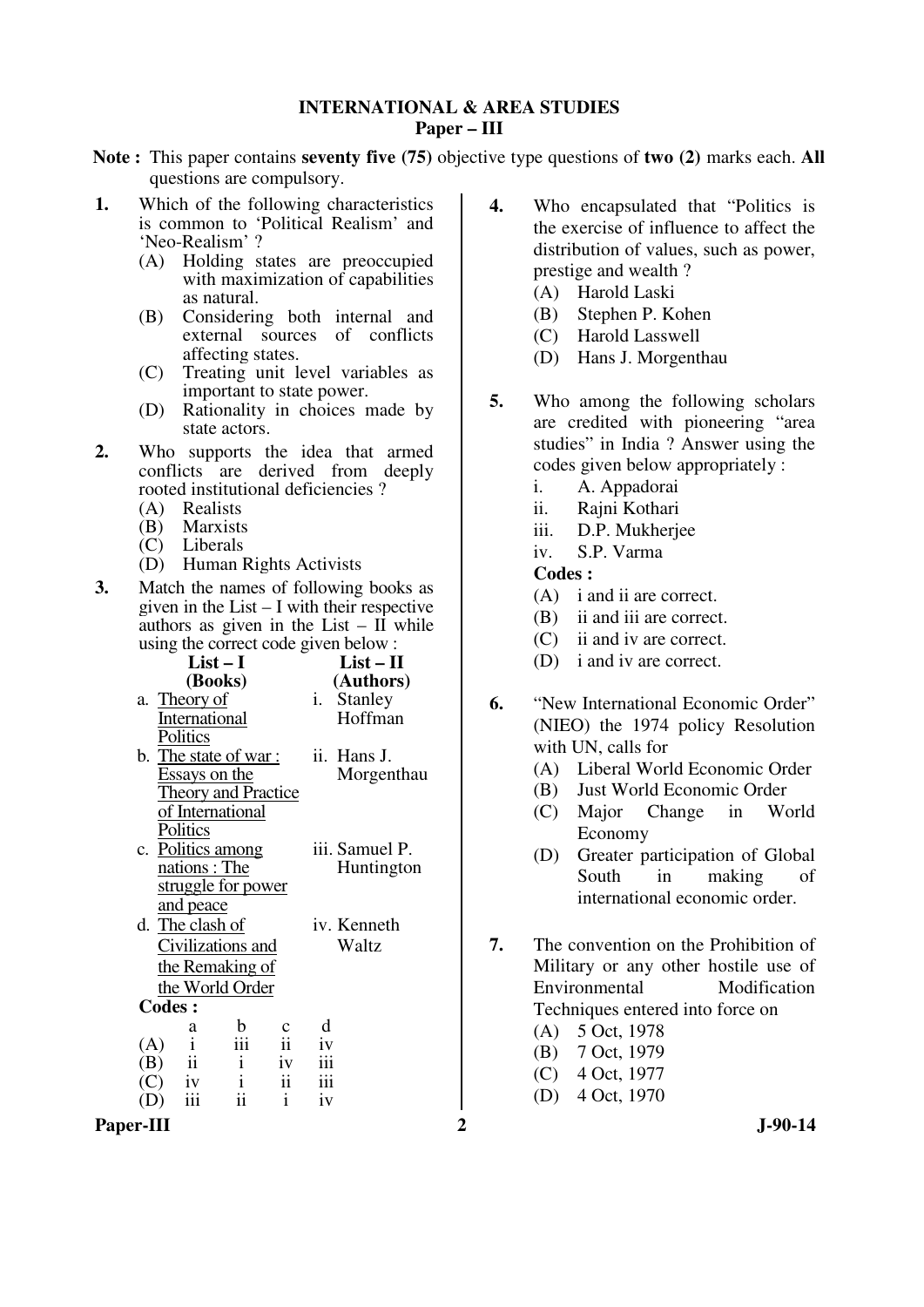# अंतर्राष्ट्रीय एवं क्षेत्रीय अध्ययन

¯ÖÏ¿®Ö¯Ö¡Ö **– III**

- सूचना: इस प्रश्नपत्र में पचहत्तर (75) बह-विकल्पीय प्रश्न हैं । प्रत्येक प्रश्न के दो (2) अंक हैं । सभी प्रश्न अनिवार्य हैं ।
- 1. 'राजनीतिक यथार्थवाद'' एवं "नवयथार्थवाद'' में निम्न में से कौन सा लक्षण साझे रूप में पाया जाता है ?
	- $(A)$  राज्यों द्वारा अपनी क्षमताओं में अभिवद्धि करते रहने की प्रवृत्ति स्वाभाविक ।
	- (B) राज्य पर प्रभाव डालने वाले टकराव के आंतरिक एवं बाह्य दोनों स्रोतों पर विचार ।
	- (C) राज्य के लिए इकाई स्तरीय चरों को शक्ति हेतु महत्त्वपूर्ण मानना ।
	- (D) राज्य अभिकर्त्ताओं द्वारा विकल्प चयन को महत्त्वपर्ण मानना ।
- **2.** ×®Ö´®Ö×»Ö×ÜÖŸÖ ´Öë ÃÖê ÛúÖî®Ö ‡ÃÖ ×¾Ö"ÖÖ¸ü ÛúÖ ÃÖ´Ö£ÖÔÛú Æîü कि सशस्त्र संघर्षों की जड़ें संस्थागत कमियों में हैं ?
	- $(A)$  यथार्थवादी
	- $(B)$  मार्क्सवादी
	- (C) उदारवादी
	- (D) मानव-अधिकार सेवी
- 3. सूची I में सम्मिलित पुस्तकों के नाम को  $\bar{\mathbf{q}}$ ची – II में सम्मिलित लेखकों के नाम से सुमेलित कीजिए :

|       |                                   | सूची – I     |                | सूची – II |    |              |  |
|-------|-----------------------------------|--------------|----------------|-----------|----|--------------|--|
|       |                                   | (पुस्तक)     |                |           |    | (लेखक)       |  |
| a.    | <u>थ्योरी ऑफ इंटरनेशनल</u>        |              |                |           | i. | स्टेनले      |  |
|       | पोलिटिक्स                         |              |                |           |    | हॉफमैन       |  |
|       | <u>b.  द स्टेट ऑफ वार : एसेज</u>  |              |                |           |    | ii. हांस जे. |  |
|       | आन <u> द थ्योरी एंड प्रेक्टिस</u> |              |                |           |    | मोर्गेन्थाऊ  |  |
|       | <u>ऑफ इंटरनेशनल पोलिटिक्स</u>     |              |                |           |    |              |  |
|       | पोलिटि <u>क्स अमोंग नेशन्स :</u>  |              |                |           |    | iii. सेमुअल  |  |
|       | <u>द स्ट्रगल फार पावर एण्ड</u>    |              |                |           |    | पी.          |  |
|       | पीस                               |              |                |           |    | हंटिंगटन     |  |
| d.    | <u>द क्लैश ऑफ</u>                 |              |                |           |    | iv. केन्नेथ  |  |
|       | <u>सिविलाइजेशन्स एण्ड</u>         |              |                |           |    | वाल्ट्ज      |  |
|       | रीमे <u>किंग ऑफ द वर्ल्ड</u>      |              |                |           |    |              |  |
|       | <u>आर्डर</u>                      |              |                |           |    |              |  |
| कूट : |                                   |              |                |           |    |              |  |
|       | a                                 | $\mathbf b$  | $\mathbf c$    | d         |    |              |  |
| (A)   | $\mathbf{i}$                      | iii          | $\ddot{\rm n}$ | iv        |    |              |  |
| (B)   | $\overline{\textbf{ii}}$          | $\mathbf{i}$ | iv             | iii       |    |              |  |
|       | $(C)$ iv                          | $\mathbf{i}$ | ii             | iii       |    |              |  |
| (D)   | iii                               | ii           | $\mathbf{i}$   | iv        |    |              |  |
|       |                                   |              |                |           |    |              |  |

- 4. निम्नलिखित में से यह सूत्र रूप में किसने प्रावरण किया कि 'राजनीति प्रभाव का उपयोग है जिससे शक्ति, सम्मान और धन जैसे मल्यों के वितरण को प्रभावित किया जाता है।' ?
	- (A) हेरोल्ड लास्की
	- (B) स्टीफन पी. कोहान
	- (C) हेरोल्ड लासवेल
	- (D) हांस जे. मोरगेंथाऊ
- 5. भारत में निम्न में से किन विद्रानों द्रारा "क्षेत्रीय अध्ययनों" के आयोजन हेतु पहल की गई ?
	- i. ‹. †¯¯ÖÖ¤üÖê¸üÖµÖ
	- ii. रजनी कोठारी
	- iii. डी.पी. मुखर्जी
	- iv. **एस.पी.** वर्मा
	- कुट $:$
	- (A) i एवं ii सही हैं ।
	- $(B)$  ii एवं iii सही हैं।
	- (C) ii एवं iv सही हैं।
	- (D) i एवं iv सही हैं।
- 6. "नव अन्तर्राष्ट्रीय आर्थिक व्यवस्था" (एन आई ई ओ) संयुक्त राष्ट्र संघ में 1974 की नीति प्रस्ताव आह्वान करता है
	- $(A)$  विश्व में उदार आर्थिक व्यवस्था
	- $(B)$  विश्व में न्यायसंगत आर्थिक व्यवस्था
	- (C) विश्व अर्थव्यवस्था में बड़े परिवर्तन
	- (D) अन्तर्राष्ट्रीय अर्थव्यवस्था के निर्माण में विश्व के दक्षिणी देशों की और अधिक भागीदारी
- 7. पर्यावरण परिवर्तन तकनीकों के सैनिक या अन्य कोई प्रतिकूल उपयोग के निषेध सम्बन्धी कन्वेंशन को कब लाग किया गया ?
	- (A) 5 अक्तूबर, 1978
	- (B) 7 अक्तूबर, 1979
	- (C) 4 अक्तूबर, 1977
	- (D) 4 अक्तूबर, 1970

**J-90-14 3 Paper-III**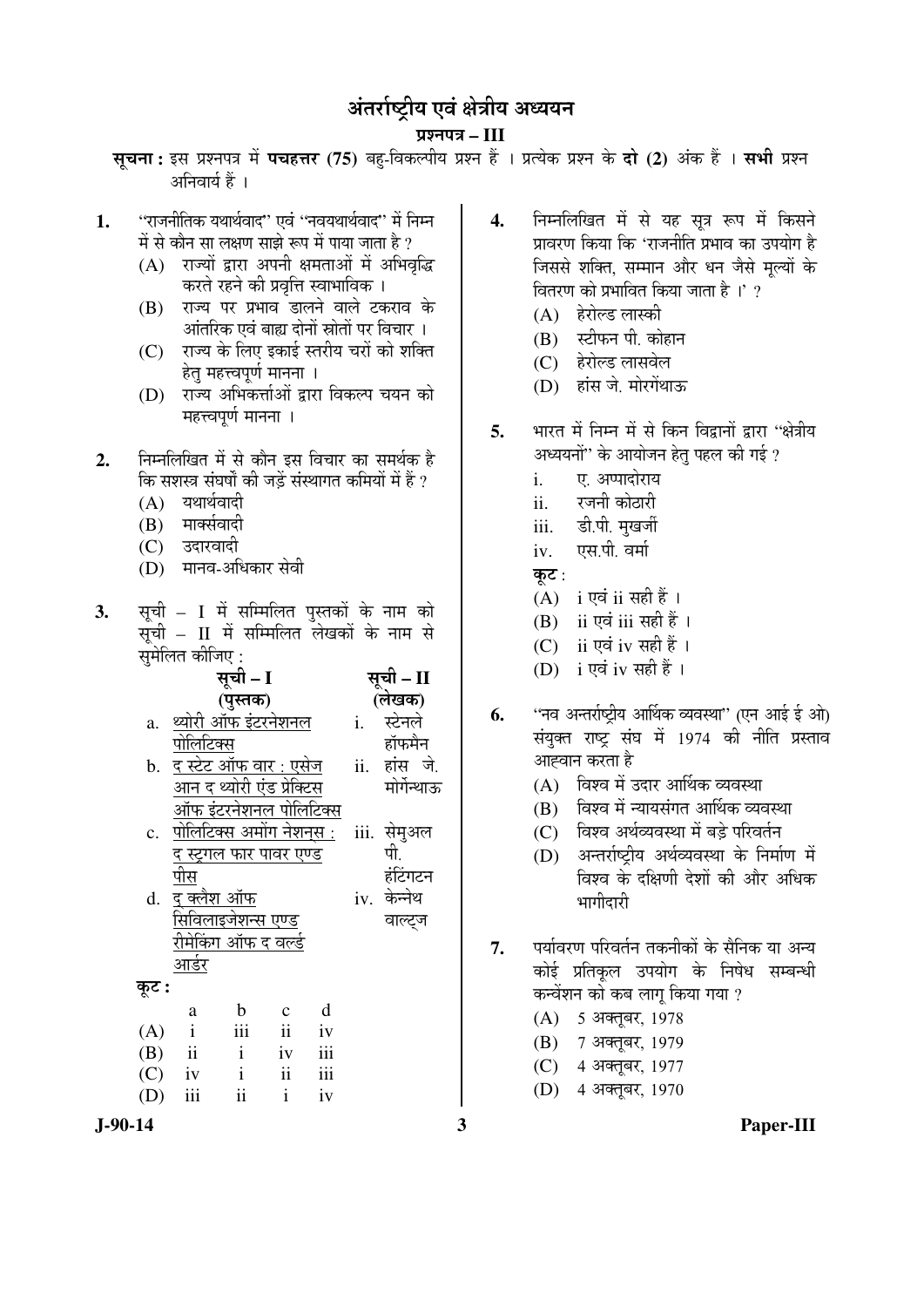**8.** Match the following thinkers in List – I with their books to the understanding of International Relations in List – II given below :

|               | $List-I$               |     |              | $List-II$                                                                                                            |  |
|---------------|------------------------|-----|--------------|----------------------------------------------------------------------------------------------------------------------|--|
|               | (Thinkers)             |     |              | (Books)                                                                                                              |  |
|               | a. Andrew<br>Linklater |     | $i_{-}$      | Studies in the<br>problems of<br>Sovereignty                                                                         |  |
|               | b. David Held          |     | ii.          | Men and Citizens<br>in the Theory of<br>International<br>Relations                                                   |  |
|               |                        |     |              | c. Harold Laski iii. Democracy and<br>the Global order:<br>From the Modern<br>State to<br>Cosmopolitan<br>Governance |  |
| d. Robert     |                        |     |              | iv. After Hegemony:                                                                                                  |  |
|               | Keohane                |     |              | Cooperation and<br>Discord in the<br><b>World Political</b><br>Economy                                               |  |
| <b>Codes:</b> |                        |     |              |                                                                                                                      |  |
|               | a                      | b   | $\mathbf c$  | d                                                                                                                    |  |
| (A)           | $\mathbf{ii}$          | iii | $\mathbf{i}$ | iv                                                                                                                   |  |
| (B)           | $\mathbf{i}$           | ii  | iii          | iv                                                                                                                   |  |
| (C)           | iii                    | 11  | $\mathbf{i}$ | iv                                                                                                                   |  |

- **9.** Arrange the following in correct ascending chronological order by using the code given below :
	- i. Chemical weapons convention
	- ii. Biological weapons convention
	- iii. Arms Trade Treaty

 $(D)$  iv i ii iii

 iv. Ottawa Treaty on Anti-Personal Mines

#### **Codes :**

- $(A)$  i, ii, iii, iv
- (B) ii, i, iv, iii
- $(C)$  ii, iii, iv, i
- $(D)$  iii, ii, i, iv
- Paper-III **4** J-90-14
- **10.** Identify the correct code for Assertion (A) and Reason (R) as given below :
	- **Assertion (A) :** The expansion of Security Council needs unanimity among great powers. However the great powers are not enthusiastic about the expansion.<br>**on**  $(R)$  : This
	- **Reason (R) :** This is mainly because their national interests are not at stake while some great powers are also not in favour of some claimants.
	- **Codes :**
	- (A) Both (A) and (R) are true, but (R) is not the only correct explanation of (A).
	- (B) Both  $(A)$  and  $(R)$  are true and  $(R)$ is the correct explanation of (A).
	- $(C)$  (A) is true, but  $(R)$  is false.
	- (D) (A) is false, but  $(R)$  is true.
- **11.** Which one of the following is not served by the Arms Trade Treaty adopted by the United Nations General Assembly on April 2, 2013 ?
	- (A) To foster peace and security by putting a stop to destabilising arms flow to conflicts-prone regions.
	- (B) To prevent human rights abuses and violations of law of war.
	- (C) To prevent war lords, pirates and criminal gangs from acquiring deadly tools of violence.
	- (D) To limit arms trade between selective group of countries.
- **12.** Identify the correct code for the Assertion (A) and Reason (R) as given below :
	- **Assertion (A) :** No greater example of creative tension of imaginative destruction and the promise of rational control, has existed than nuclear weaponry.<br>Reason  $(R)$ : Arguably, the
	- **:** Arguably, the existence and proliferation of<br>these weapons of mass weapons destruction offer both the hope of world peace and the promise of its apocalyptic demise.

- (A) Both (A) and (R) are correct.
- $(B)$  (A) is correct but  $(R)$  is not correct.
- (C) Both (A) and (R) are not correct.<br>(D) (A) is not correct but (R) is
- $(A)$  is not correct but  $(R)$  is correct.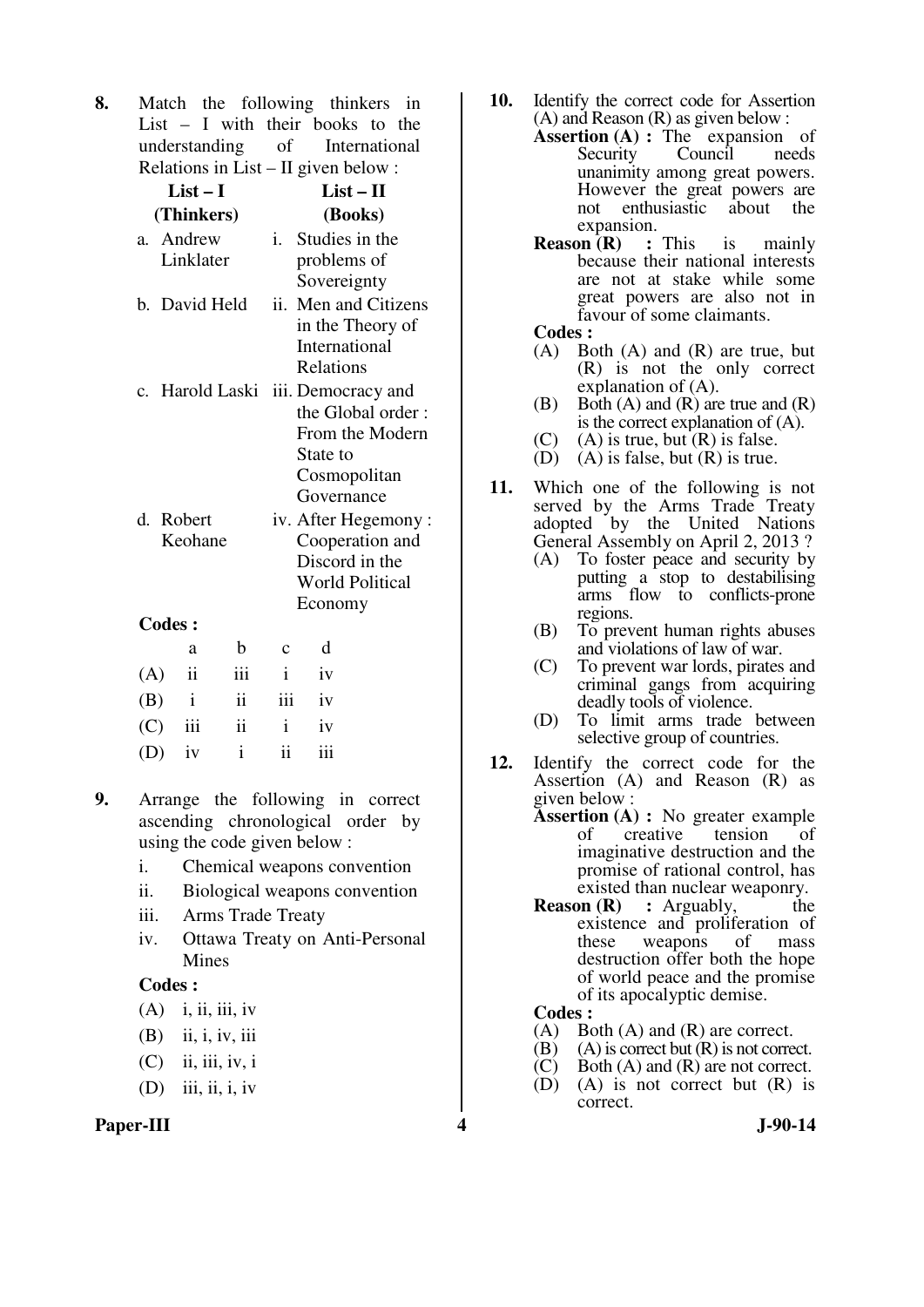8. सूची – I को सूची – II से सुमेलित कीजिए और कट से सही उत्तर का चयन कीजिए :

|          | सूची – I               |          | सूची – II                                                                                                    |  |  |  |  |
|----------|------------------------|----------|--------------------------------------------------------------------------------------------------------------|--|--|--|--|
|          | (विचारक)               |          | (योगदान)                                                                                                     |  |  |  |  |
|          | a. एण्ड्रु<br>लिंकलेटर |          | i.   स्ट्डीज इन द प्रोबलेम्ज़<br>ऑफ सोवरेनिटी                                                                |  |  |  |  |
|          | b. डेविड हेल्ड ii.     |          | मेन एण्ड सिटिजन्स इन<br>द थ्योरी ऑफ<br>इंटरनेशनल रिलेशन्स                                                    |  |  |  |  |
|          |                        |          | c. हेरल्ड लास्की iii. डेमोक्रेसी एंड द ग्लोबल<br>आर्डर : फ्रोम द मॉर्डन<br>स्टेट टु कॉस्मोपोलिटन<br>गवर्नेंस |  |  |  |  |
|          | d. रोबर्ट<br>कियोहेन   |          | iv. आफ्टर हेगीमोनी :<br>कोऑपरेशन<br>एंड<br>डिस्कार्ड इन द वर्ल्ड<br>पोलिटिकल एकानोमी                         |  |  |  |  |
| कूट :    |                        |          |                                                                                                              |  |  |  |  |
|          | $\rm{a}$               |          | b c d                                                                                                        |  |  |  |  |
| (A)      | $\mathbf{ii}$          | iii i    | iv                                                                                                           |  |  |  |  |
|          | $(B)$ i                |          | ii iii iv                                                                                                    |  |  |  |  |
|          | $(C)$ iii              | $ii$ $i$ | iv                                                                                                           |  |  |  |  |
| $(D)$ iv | $\mathbf{i}$           |          | $\mathbf{ii}$<br>iii                                                                                         |  |  |  |  |
| 9.       | चयन कीजिए :            |          | निम्नलिखित को कालक्रमानुसार अवरोही क्रम<br>में व्यवस्थित करें और कूट से सही उत्तर का                         |  |  |  |  |

- i. रासायोनक आयुध कन्वेशन
- ii. जैविक आयुध कन्वेंशन
- iii. आयुध व्यापार संधि
- $iv$  । प्रति निजी विस्फोट ओटावा संधि

# कूट :

- $(A)$  i, ii, iii, iv
- (B) ii, i, iv, iii
- $(C)$  ii, iii, iv, i
- $(D)$  iii, ii, i, iv



- 10. Fiमलिखित अभिकथन (A) और तर्क (R) के लिए सही कुट को चिह्नित कीजिए :
	- **अभिकथन (A) :** सुरक्षा परिषद के विस्तार में <u>महाशक्तियों के बीच मतैक्य की</u> आवश्यकता है । लेकिन महाशक्तियाँ विस्तार के संबंध में उत्साही नहीं हैं ।
	- तर्क (R) : इसका मुख्य कारण है कि उनके राष्ट्रीय हित एक समान नहीं हैं जिस कारण कुछ महाशक्तियाँ कुछ दावेदारों के पक्ष में नहीं हैं ।
	- कूट :
	- $(A)$   $(A)$  और  $(R)$  दोनों सही हैं लेकिन  $(R)$ ,  $(A)$  की एकमात्र सही व्याख्या नहीं है ।
	- $(B)$   $(A)$  और  $(R)$  दोनों सही हैं लेकिन  $(R)$ ,  $(A)$  की सही व्याख्या है।
	- (C)  $(A)$  सही है, लेकिन (R) गलत है।
	- (D)  $(A)$  गलत है, लेकिन (R) सही है ।
- 11. संयुक्त राष्ट्र संघ की महासभा द्वारा 2 अप्रैल, 2013 को पारित की गई हथियार व्यापार संधि निम्नलिखित में से किस पर लाग नहीं होती ?
	- $(A)$  संघर्ष संभावी क्षेत्रों में आयुध प्रवाह के विशस्त्रीकरण को रोकने से शान्ति की संवृद्धि करना ।
	- (B) मानवीय अधिकारों के हनन और युद्ध कानूनों के उल्लंघन को रोकना ।
	- (C) युद्ध घमण्डियों, सागरीय दस्युओं और आपराधिक गुटों को घातक हिंसक साधनों की उपलब्धि को रोकना ।
	- $(D)$  देशों के चयनित समहों में आयध व्यापार को सीमित करना ।
- 12. अभिकथन (A) और तर्क (R) के लिए कूट से सही उत्तर का चयन कीजिए: **अभिकथन (A) :** नाभिकीय हथियारों के कल्पनात्मक विध्वंस के सृजनात्मक तनाव
	- और इसके विवेकसम्मत नियंत्रण से बढकर कोई उदाहरण विद्यमान नहीं है ।
	- **तर्क (R) :** युक्ति के रूप में, इन जनसमूह के <u>विनाशकारी हथियारों का अस्तित्व एवं</u> प्रोदभोवन विश्व शान्ति की आशा और इल्हामी विनाश के संकल्प दोनों को प्रस्तुत करता है ।

# कूट :

- $(A)$   $(A)$  और  $(R)$  दोनों सही हैं।
- $(B)$   $(A)$  सही है, परन्तु  $(R)$  गलत है।
- (C)  $(A)$  और  $(R)$  दोनों गलत हैं।
- (D)  $(A)$  गलत है, परन्तु (R) सही है ।

**J-90-14 5 Paper-III**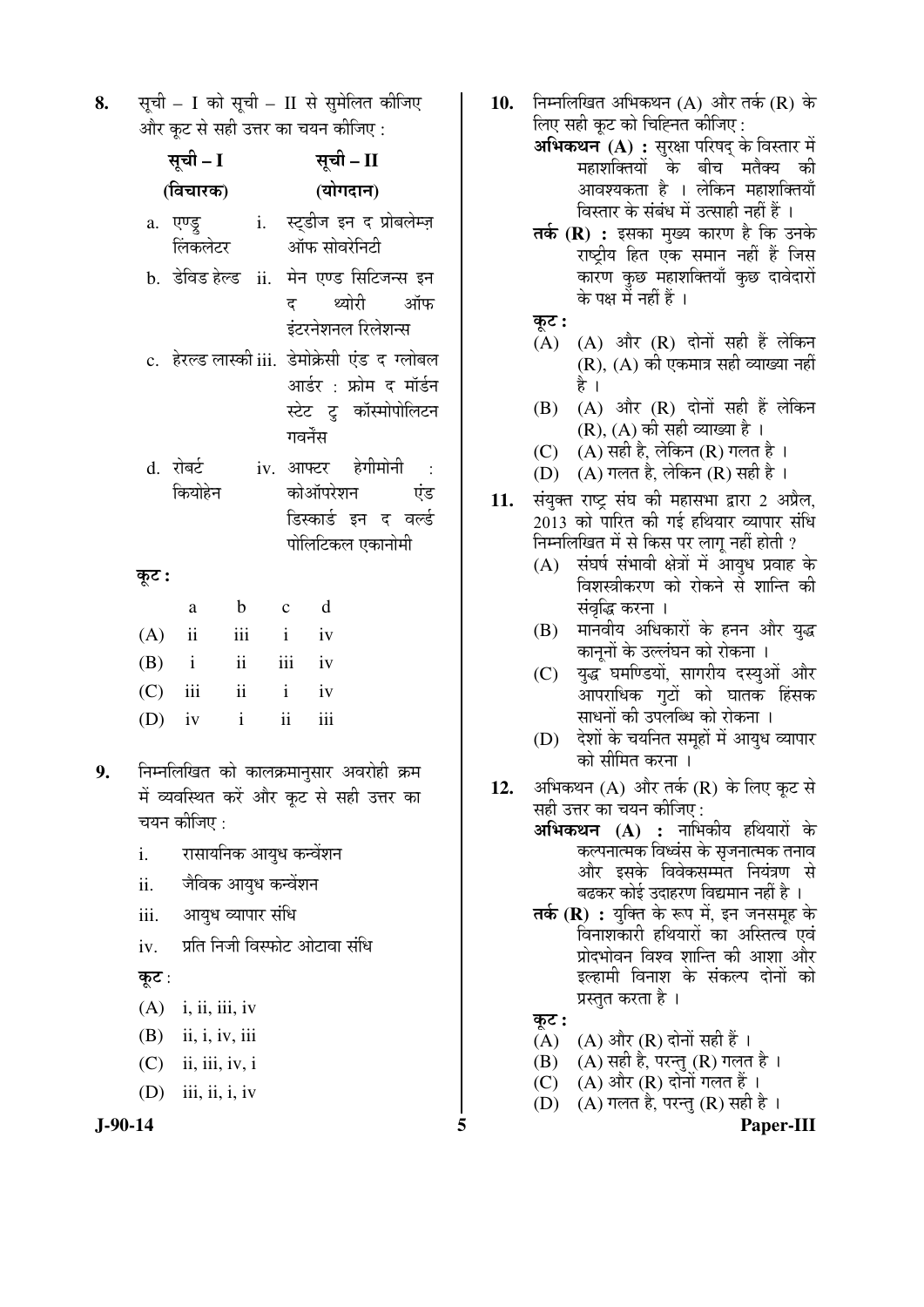- **13.** Arrange the following in the correct ascending chronological order by using the code given below :
	- i. Sea-Bed Treaty
	- ii. Outer-space Treaty
	- iii. Antarctic Treaty
	- iv. Arms Trade Treaty

**Codes :** 

- $(A)$  i, ii, iii, iv
- (B) ii, iii, iv, i
- $(C)$  iv, iii, ii, i
- $(D)$  iii, ii, i, iv
- **14.** 'SHABIHA' is
	- (A) Army of Syrain President
	- (B) Noble award Winner
	- (C) Place in UAE
	- (D) Community in Iraq
- **15.** Under what provisions (chapter) of the U.N. Charter the Security Council is empowered to exercise coercive authority to prevent conflicts / civil war situations in particular countries / regions ?
	- (A) Chapter V
	- (B) Chapter VI
	- (C) Chapter VII
	- (D) Chapter VIII
- **16.** Which one of the following scholars is prominently associated with the game theory ?
	- (A) Kenneth Waltz
	- (B) Hans D. Morgenthau
	- (C) Thomas Schelling
	- (D) M. Kaplan

#### **Paper-III** 6 J-90-14

**17.** Match the following organization in List – I with the years of their establishment in List – II using the given code :

|     |     | $\mathbf{F}$ . $\mathbf{F}$ . $\mathbf{F}$ |                         |                |              |                |  |  |  |
|-----|-----|--------------------------------------------|-------------------------|----------------|--------------|----------------|--|--|--|
|     |     | $List-I$                                   |                         | $List - II$    |              |                |  |  |  |
|     |     | (Organizations)                            |                         | (Years of      |              |                |  |  |  |
|     |     |                                            |                         |                |              | Establishment) |  |  |  |
| a.  |     | The Arab                                   |                         | i.             | 1981         |                |  |  |  |
|     |     | League                                     |                         |                |              |                |  |  |  |
|     |     | b. Gulf                                    |                         |                | ii. 1969     |                |  |  |  |
|     |     | Cooperation                                |                         |                |              |                |  |  |  |
|     |     | Council                                    |                         |                |              |                |  |  |  |
|     |     | c. Islamic                                 |                         |                | iii. 1960    |                |  |  |  |
|     |     | Conference                                 |                         |                |              |                |  |  |  |
|     |     |                                            | Organization            |                |              |                |  |  |  |
|     |     | d. OPEC                                    |                         |                | iv. 1945     |                |  |  |  |
|     |     | <b>Codes:</b>                              |                         |                |              |                |  |  |  |
|     |     | a                                          | b                       | $\mathbf{C}$   | d            |                |  |  |  |
| (A) |     | ii                                         | iv                      | iii            | $\mathbf{i}$ |                |  |  |  |
|     |     | $(B)$ iv                                   | $\mathbf{i}$            | $\mathbf{ii}$  | iii          |                |  |  |  |
|     |     | $(C)$ iii                                  | $\overline{\mathbf{u}}$ | iv             | $\mathbf{i}$ |                |  |  |  |
|     | (D) | $\mathbf{i}$                               | iii                     | $\ddot{\rm n}$ | iv           |                |  |  |  |
|     |     |                                            |                         |                |              |                |  |  |  |

**18.** Match the names of following books given in the List – I with the names of authors given in the List  $-$  II while using the following codes appropriately :

|     |     | (Names of Books)                                                                   |                                                                                                                                                                              | (Names of                                                         |                                  |                                                                                       |  |  |
|-----|-----|------------------------------------------------------------------------------------|------------------------------------------------------------------------------------------------------------------------------------------------------------------------------|-------------------------------------------------------------------|----------------------------------|---------------------------------------------------------------------------------------|--|--|
|     |     |                                                                                    |                                                                                                                                                                              |                                                                   | <b>Authors</b> )                 |                                                                                       |  |  |
|     |     | Nuclear Myths                                                                      |                                                                                                                                                                              |                                                                   | i. Mohammed                      |                                                                                       |  |  |
|     |     |                                                                                    |                                                                                                                                                                              |                                                                   | Ayoob                            |                                                                                       |  |  |
|     |     |                                                                                    |                                                                                                                                                                              |                                                                   |                                  |                                                                                       |  |  |
|     |     |                                                                                    |                                                                                                                                                                              |                                                                   | Singh                            |                                                                                       |  |  |
|     |     |                                                                                    |                                                                                                                                                                              |                                                                   |                                  |                                                                                       |  |  |
|     |     |                                                                                    |                                                                                                                                                                              |                                                                   |                                  | al                                                                                    |  |  |
|     |     |                                                                                    |                                                                                                                                                                              |                                                                   | Jawahiri                         |                                                                                       |  |  |
|     |     |                                                                                    |                                                                                                                                                                              |                                                                   |                                  |                                                                                       |  |  |
|     |     |                                                                                    |                                                                                                                                                                              |                                                                   |                                  |                                                                                       |  |  |
|     |     |                                                                                    |                                                                                                                                                                              |                                                                   |                                  |                                                                                       |  |  |
|     |     |                                                                                    |                                                                                                                                                                              |                                                                   |                                  |                                                                                       |  |  |
|     |     |                                                                                    |                                                                                                                                                                              |                                                                   |                                  |                                                                                       |  |  |
|     |     |                                                                                    |                                                                                                                                                                              |                                                                   |                                  |                                                                                       |  |  |
|     |     |                                                                                    |                                                                                                                                                                              |                                                                   |                                  |                                                                                       |  |  |
|     |     |                                                                                    |                                                                                                                                                                              |                                                                   |                                  |                                                                                       |  |  |
|     | a   | $\mathbf b$                                                                        | $\mathbf c$                                                                                                                                                                  |                                                                   | d                                |                                                                                       |  |  |
| (A) |     |                                                                                    |                                                                                                                                                                              |                                                                   |                                  |                                                                                       |  |  |
|     |     |                                                                                    |                                                                                                                                                                              |                                                                   |                                  |                                                                                       |  |  |
|     |     |                                                                                    |                                                                                                                                                                              |                                                                   |                                  |                                                                                       |  |  |
| (D) |     | iv                                                                                 |                                                                                                                                                                              |                                                                   |                                  |                                                                                       |  |  |
|     | (B) | and<br>Policy<br><b>Codes:</b><br>$\mathbf{ii}$<br>iii<br>$(C)$ iv<br>$\mathbf{i}$ | and Reality<br>b. The Third<br>Predicaments<br>c. India at Risk:<br>Mistakes,<br>of Security<br>d. The morning<br>and the lamp<br>iii<br>$\ddot{\mathbf{i}}$<br>$\mathbf{i}$ | World Security<br>Misconceptions<br>Misadventures<br>$\mathbf{i}$ | iv<br>$\ddot{\mathbf{i}}$<br>iii | ii. Jaswant<br>iii. Ayman<br>iv. K.<br>Subramanian<br>iv<br>$\mathbf{i}$<br>iii<br>ii |  |  |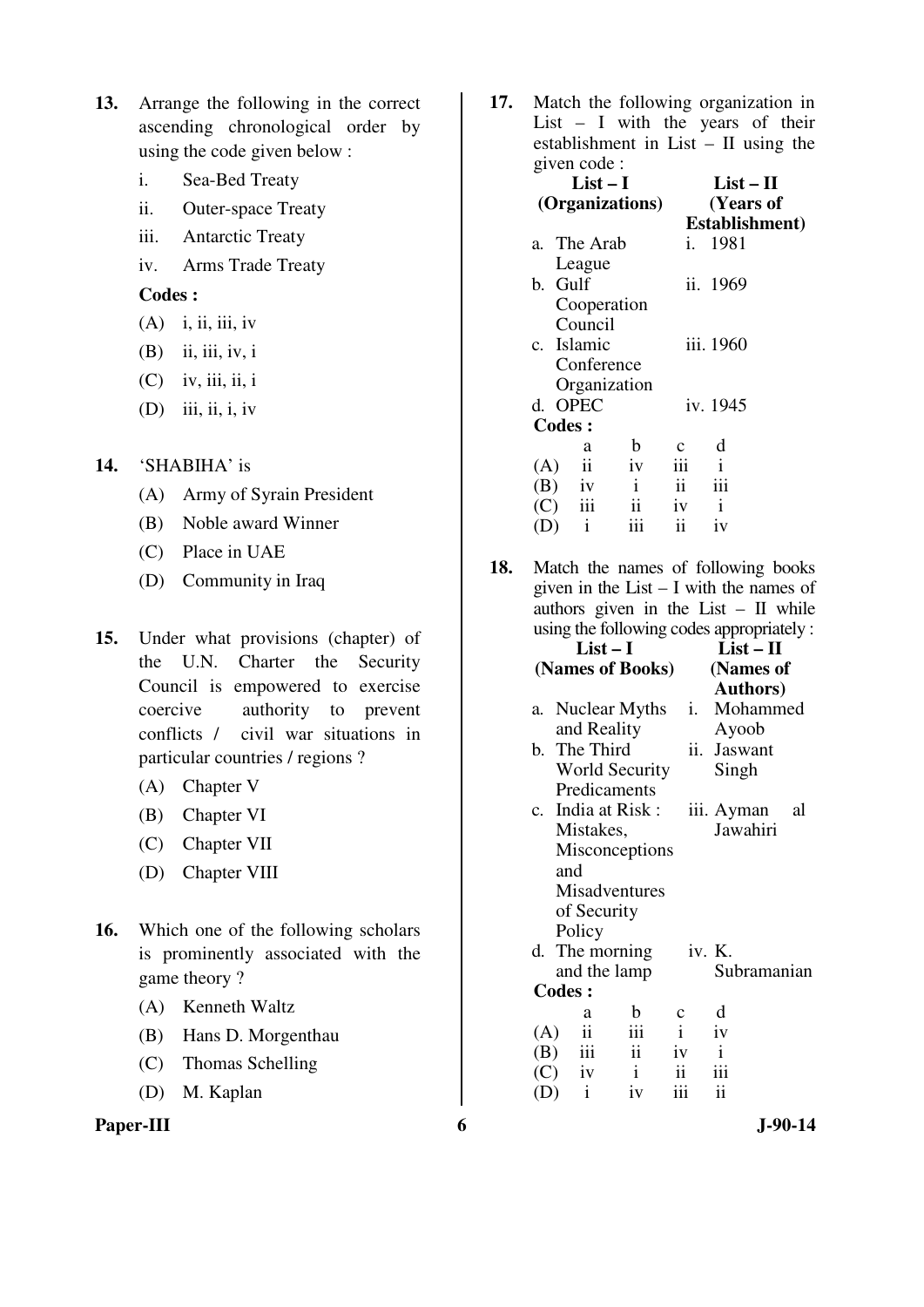| 13.  नीचे दिए गए कूट का उपयोग करते हुए |
|----------------------------------------|
| निम्नलिखित को सही आरोही काल-क्रम में   |
| लगाइए :                                |

- i. सी-बेड संधि
- ii. आउटर-स्पेस संधि
- iii. एंटार्कटिक संधि
- iv. आर्म्स ट्रेड संधि
- कूट:
- $(A)$  i, ii, iii, iv
- $(B)$  ii, iii, iv, i
- $(C)$  iv, iii, ii, i
- $(D)$  iii, ii, i, iv
- 14. 'शाबिहा' है
	- $(A)$  सीरिया के राष्ट्रपति की सेना
	- (B) नोबेल पुरस्कार विजेता
	- (C) यूए ई में एक स्थान
	- (D) इराक का एक समुदाय
- 15. संयुक्त राष्ट्र चार्टर के किस प्रावधान (अध्याय) के अधीन सुरक्षा परिषद को यह अधिकार दिया गया है कि वह देशों/क्षेत्रों विशेष में टकराव/गृह युद्ध को रोकने के लिए दबावात्मक अधिसत्ता का प्रयोग कर सकती है ?
	- $(A)$  अध्याय  $V$
	- $(B)$  अध्याय VI
	- $(C)$  अध्याय VII
	- (D) अध्याय VIII
- **16.** ×®Ö´®Ö×»Ö×ÜÖŸÖ ´Öë ÃÖê ÛúÖî®Ö ×¾Ö«üÖ®Ö ÜÖê»Ö ×ÃÖ¨üÖÓŸÖ ÃÖê प्रमुख रूप से संबद्ध है ?
	- $(A)$  केनथ वाल्टज
	- (B) हेन्स जे. मार्गेन्थऊ
	- (C) थॉमस शेलिंग
	- (D) एम. काप्लान

17. सूची – I में दिए गए निम्नलिखित संगठनों को नीचे दिए गए कुट का उपयोग करते हुए सूची – II में दी गई उनकी स्थापना के वर्षों से  $\hat{\mathbf{u}}$ मेलित कीजाि $\mathbf{u}$  :

| $\mathbf{u}$ and $\mathbf{v}$ and $\mathbf{v}$ |              |                         |                     |              |                |  |
|------------------------------------------------|--------------|-------------------------|---------------------|--------------|----------------|--|
|                                                | सूची - I     |                         | सूची – II           |              |                |  |
|                                                |              | (संगठन)                 |                     |              | (स्थापना वर्ष) |  |
|                                                | a. द अरब लीग |                         |                     |              | i. 1981        |  |
|                                                |              | b.   गल्फ कोआपरेशन      |                     |              | ii. 1969       |  |
|                                                | काउंसिल      |                         |                     |              |                |  |
|                                                |              | c. इस्लामिक कान्फ्रेन्स |                     |              | iii. 1960      |  |
|                                                | आर्गनाइजेशन  |                         |                     |              |                |  |
|                                                | d. ओ पी ई सी |                         |                     |              | iv. 1945       |  |
| कूट :                                          |              |                         |                     |              |                |  |
|                                                | a            | $\mathbf b$             | $\mathbf{c}$        | d            |                |  |
|                                                | $(A)$ ii     | iv                      | iii                 | $\mathbf{i}$ |                |  |
|                                                | $(B)$ iv     | $\mathbf{i}$            | $\mathbf{ii}$       | iii          |                |  |
|                                                | $(C)$ iii    | $\ddot{\mathbf{i}}$     | iv                  | $\mathbf{i}$ |                |  |
| (D)                                            | $\mathbf{i}$ | iii                     | $\ddot{\mathbf{i}}$ | iv           |                |  |
|                                                |              |                         |                     |              |                |  |

18. सूची – I में दी गई पुस्तकों को निम्नलिखित कट का समुचित उपयोग करते हुए सूची – II में ्<br>हिए गए लेखकों से सुमेलित कीजिए :

|       |                  | सूची – I            |              | सूची – II |                                              |
|-------|------------------|---------------------|--------------|-----------|----------------------------------------------|
|       |                  |                     |              |           | (पुस्तक का नाम) (लेखक का नाम)                |
| a.    |                  |                     |              |           | न्युक्लियर मिथ एण्ड i. मोहम्मद अयुब          |
|       | रिएलिटी          |                     |              |           |                                              |
|       | b. द थर्ड वर्ल्ड |                     |              |           | ii.  जसवंत सिंह                              |
|       | सिक्युरिटी       |                     |              |           |                                              |
|       | प्रिडिकमेन्ट     |                     |              |           |                                              |
|       |                  |                     |              |           | c. इंडिया ऐट रिस्क     iii. अयमन अल          |
|       | मिस्टेक्स.       |                     |              |           | जवाहरी                                       |
|       |                  | मिसकन्सेप्शन्स एण्ड |              |           |                                              |
|       |                  | मिसएडवेंचर्स ऑफ     |              |           |                                              |
|       |                  | सिक्यूरिटी पॉलिसी   |              |           |                                              |
|       |                  |                     |              |           | d. द मार्निंग एण्ड द      iv. के. सुब्रमणियम |
|       | लैम्प            |                     |              |           |                                              |
| कूट : |                  |                     |              |           |                                              |
|       | a                | $\mathbf b$         |              | $c$ d     |                                              |
|       | $(A)$ ii         | iii                 | $\mathbf{i}$ | iv        |                                              |
|       | $(B)$ iii        | ii iv i             |              |           |                                              |
|       | $(C)$ iv         | $\mathbf{i}$        | ii           | iii       |                                              |
|       | $(D)$ i          | iv                  | iii          | ii        |                                              |

**J-90-14 7 Paper-III**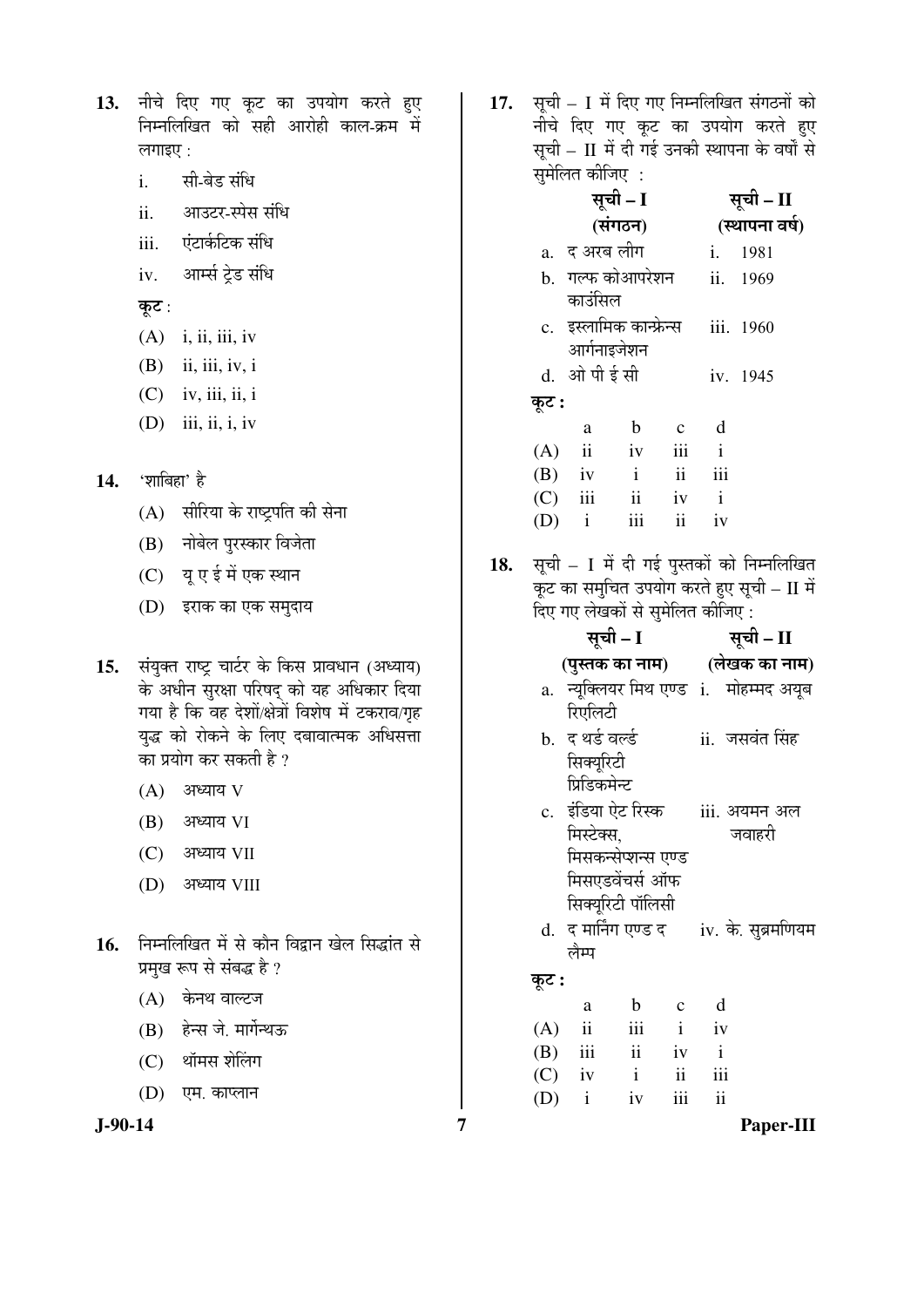**19.** In which year India hosted a Summit with leaders of 14 African countries in New Delhi as a first attempt at institutionalising at conference level engagement with Africa ? (A) 2005 (B) 1998

| $\lambda - \lambda$ $- -$ | $\sim$ $\sim$ $\sim$ $\sim$ |
|---------------------------|-----------------------------|
| $(C)$ 2008                | $(D)$ 2010                  |

- **20.** Arrange the following events in descending chronological order by using the correct code as given below :
	- i. Military camp in Libya (Guddafi camp)
	- ii. Egyptian Revolution (Nasser Revolution)
	- iii. Iranian (Islamic) Revolution
	- iv. Military Camp in Iraq (overthrew of Monarchy)

# **Codes :**

- $(A)$  i, iii, ii, iv  $(B)$  ii, iv, i, iii
- $(C)$  iv, i, iii, ii  $(D)$  iii, ii, iv, i
- **21.** Identify the correct code for the Assertion (A) and Reason (R) as given below :
	- **Assertion (A) : The series of** demonstrations across North Africa and Middle East brought forth the demand for autocratic regimes to step down and end the era of corruption and oppression.
	- **Reason (R) :** The population in the Middle East were aspiring to lead a decent life, earn an honest wage, under an effectively functioning constitutional system giving due regards to the people.

- $(A)$  (A) is correct but  $(R)$  is not the correct explanation.
- (B) (A) is not correct but (R) is correct.
- (C) (A) is correct and (R) is the correct explanation for (A).
- (D) Both (A) and (R) are not correct.
- **22.** In which year did Iran become a strategically of the Untied States, to contain Soviet influence in the Middle East ?
	- (A) 1960 (B) 1950 (C) 1956 (D) 1962
- **23.** Match the countries in List I with the dispute areas in  $List - II$  by using the given code :

|     |               | $List-I$                               |                 | $List-II$                                  |                         |       |  |  |  |
|-----|---------------|----------------------------------------|-----------------|--------------------------------------------|-------------------------|-------|--|--|--|
|     |               |                                        | (Countries)     | (Disputed<br>areas/<br><b>Boundaries</b> ) |                         |       |  |  |  |
|     |               |                                        | a. Iran, U.A.E. |                                            | i. West Bank,<br>Gaza   |       |  |  |  |
|     |               | b. Iran, Iraq                          |                 |                                            | ii. Golan<br>heights    |       |  |  |  |
|     |               | c. Israel-<br>Palestinian<br>authority |                 |                                            | iii. Abu Musa<br>Island |       |  |  |  |
|     |               |                                        | d. Israel-Syria |                                            | iv. Shatt<br>Arab       | $Al-$ |  |  |  |
|     | <b>Codes:</b> |                                        |                 |                                            |                         |       |  |  |  |
|     |               | a                                      | $\mathbf b$     | $\mathbf c$                                | d                       |       |  |  |  |
| (A) |               | $\ddot{\mathbf{i}}$                    | $\mathbf{i}$    | iv                                         | iii                     |       |  |  |  |
|     | (B)           | $\mathbf{i}$                           | iii             | $\mathbf{ii}$                              | iv                      |       |  |  |  |
| (C) |               | iii                                    | iv              | $\mathbf{i}$                               | $\ddot{\mathbf{i}}$     |       |  |  |  |
| (D) |               | iv                                     | ii              | iii                                        | $\mathbf{i}$            |       |  |  |  |

- **24.** Who of the following was called as 'Red Napoleon' ?
	- (A) Mao Zedong
	- (B) Lenin
	- (C) Ho Chi Minh
	- (D) Vo Nguyen Giap
- **25.** Which of the two Southeast Asian countries joined ASEAN in 1997 ?
	- (A) Vietnam and Cambodia
	- (B) Myanmar and Laos
	- (C) Laos and Cambodia
	- (D) Vietnam and Laos
- **Paper-III** 3 **3** J-90-14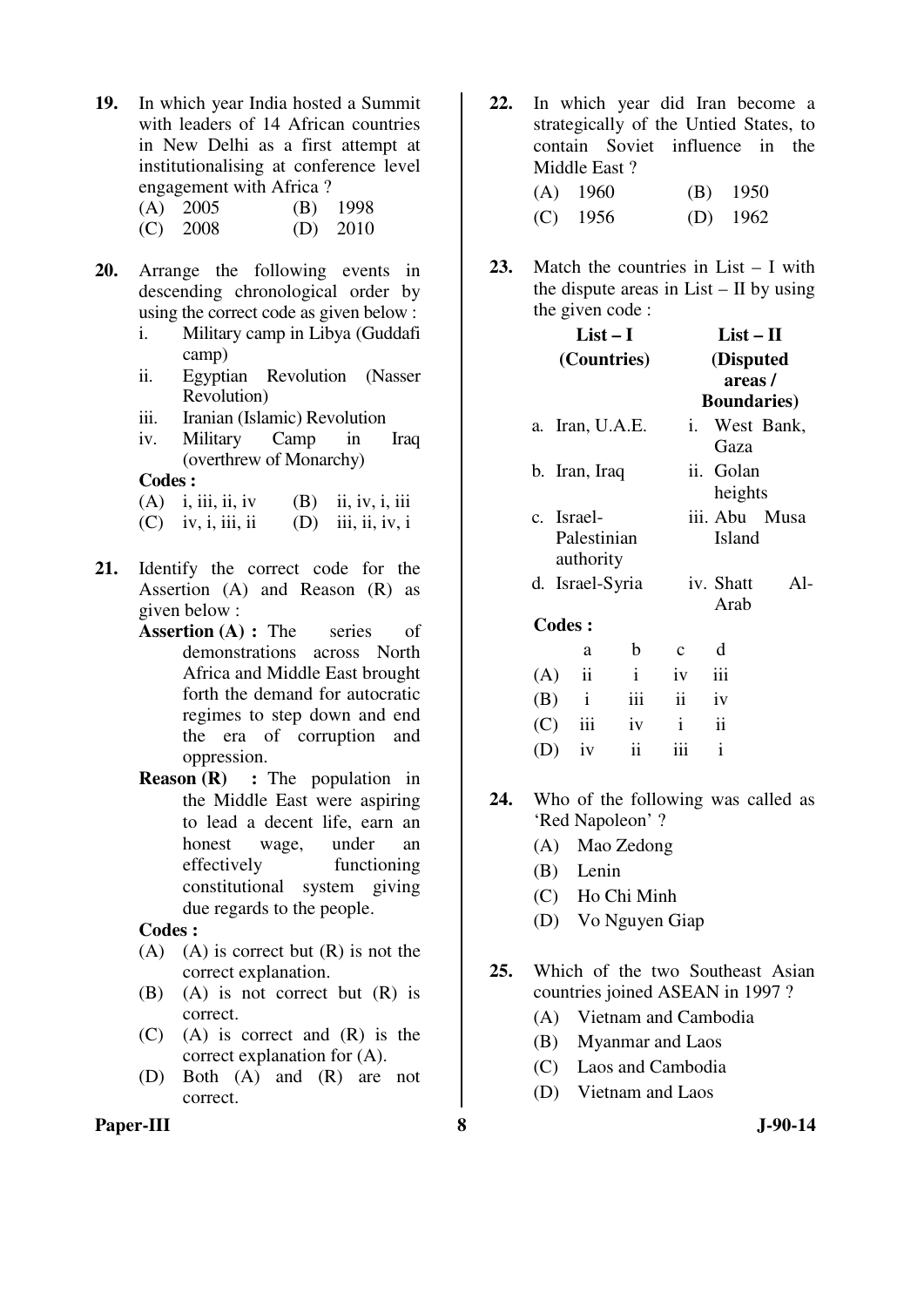- 19. भारत ने नई दिल्ली में 14 अफ्रीकी देशों के नेताओं के साथ एक शिखर सम्मेलन की मेजबानी की थी यह अफ्रीका के साथ सम्मेलन के स्तर पर संस्थागत कार्य का पहला प्रयास था । यह शिखर सम्मेलन किस वर्ष आयोजित किया गया था ?
	- (A) 2005 (B) 1998
	- (C) 2008 (D) 2010
- 20. नीचे दिए गए कूट का उपयोग करते हुए ×®Ö´®Ö×»Ö×ÜÖŸÖ 'Ö™ü®ÖÖ†Öë ÛúÖê †¾Ö¸üÖêÆüß ÛúÖ»Ö-ÛÎú´Ö ´Öë लगाइए $\cdot$ :
	- i. लीबिया में सेना का तख्ता पलटना (गददाफी का तख्ता पलटना)
	- ii. मिस्र को क्रांति (नासिर क्रांति)
	- iii. ‡Ô¸üÖ®Öß (‡Ã»ÖÖ×´ÖÛú) ÛÎúÖÓןÖ
	- iv. इराक में सेना का तख्ता पलटना (तानाशाही की समाप्ति)
	- कूट:
	- $(A)$  i, iii, ii, iv
	- (B) ii, iv, i, iii
	- $(C)$  iv, i, iii, ii
	- (D) iii, ii, iv, i
- 21. नीचे दिए गए अभिकथन (A) और तर्क (R) के लिए सही कूट को चिह्नित कीजिए :
	- **अभिकथन (A) :** उत्तरी अफ्रीका और मध्य पर्व में प्रदर्शनों की शृंखला से निरंकुश शासन की समाप्ति की माँग की गई और इससे भ्रष्टाचार और दमन के यग का अंत हआ।
	- **तर्क (R) :** मध्य पर्व की जनता चाहती थी कि प्रभावी ढंग से कार्य करने वाली ऐसी सांविधानिक प्रणाली के अधीन मर्यादित जीवन जीने और ईमानदारी से मजदूरी अर्जित की आकांक्षा थी, जो लोगों को उचित सम्मान दे ।
	- कट :
	- $(A)$   $(A)$  सही है, लेकिन  $(R)$  सही व्याख्या नहीं है ।
	- $(B)$   $(A)$  गलत है, लेकिन  $(R)$  सही है ।
	- (C)  $(A)$  सही है और  $(R)$ ,  $(A)$  की सही व्याख्या है ।
	- $(D)$   $(A)$  और  $(R)$  दोनों गलत हैं।
- 22. मध्य पर्व में सोवियत प्रभाव को सीमित करने हेतु ईरान किस वर्ष संयुक्त राज्य अमरीका का सामरिक मित्र राष्ट बना था ?
	- (A) 1960 (B) 1950 (C) 1956 (D) 1962
- 23. सूची I में उल्लिखित देशों को नीचे दिए गए कूट का उपयोग करते हुए सूची – II में उल्लिखित विवादित क्षेत्रों / सीमाओं से सुमेलित कीजिए :

|       | सूची – I                  |               |              | सूची – II |                       |  |
|-------|---------------------------|---------------|--------------|-----------|-----------------------|--|
|       | (देश)                     |               |              | (विवादित  |                       |  |
|       |                           |               |              |           | क्षेत्र/सीमा)         |  |
|       | a. ईरान-यू.ए.ई.           |               |              |           | i. वेस्ट बैंक – गाज़ा |  |
|       | b. ईरान-इराक              |               |              |           | ii. गोलन हाइट         |  |
|       | c. इजरायल-                |               |              |           | iii. अबू मिसा आइलैंड  |  |
|       | फिलिस्तीनी सत्ता          |               |              |           |                       |  |
|       | d. इजरायल-सीरिया          |               |              |           | iv. शत-एल अरब         |  |
| कूट : |                           |               |              |           |                       |  |
|       | a                         | $\mathbf b$   | $\mathbf{C}$ |           | d                     |  |
| (A)   | $\overline{\mathbf{u}}$   | $\mathbf{i}$  | iv           |           | iii                   |  |
|       | $(B)$ i                   | iii           | ii iv        |           |                       |  |
| (C)   | $\overline{\mathbf{iii}}$ | iv            | $\mathbf{i}$ |           | ii                    |  |
| (D)   | iv                        | $\mathbf{ii}$ | iii          |           | $\mathbf{i}$          |  |

- 24. ਜਿਸਗਿਰਿਕਰ में से किसे 'रेड नेपोलियन' कहा गया था ?
	- $(A)$  माओ जेदांग
	- $(B)$  लेनिन
	- $(C)$  हो चि मिन
	- (D) वो नुयन जॉप
- 25. निम्नलिखित में से कौन से दो दक्षिण पूर्वी एशियाई देश वर्ष 1997 में एशियान के सदस्य बने ?
	- (A) वियतनाम और कंबोडिया
	- (B) स्यांमार और लाओस
	- (C) लाओस और कंबोडिया
	- (D) वियतनाम और लाओस

**J-90-14 9 Paper-III**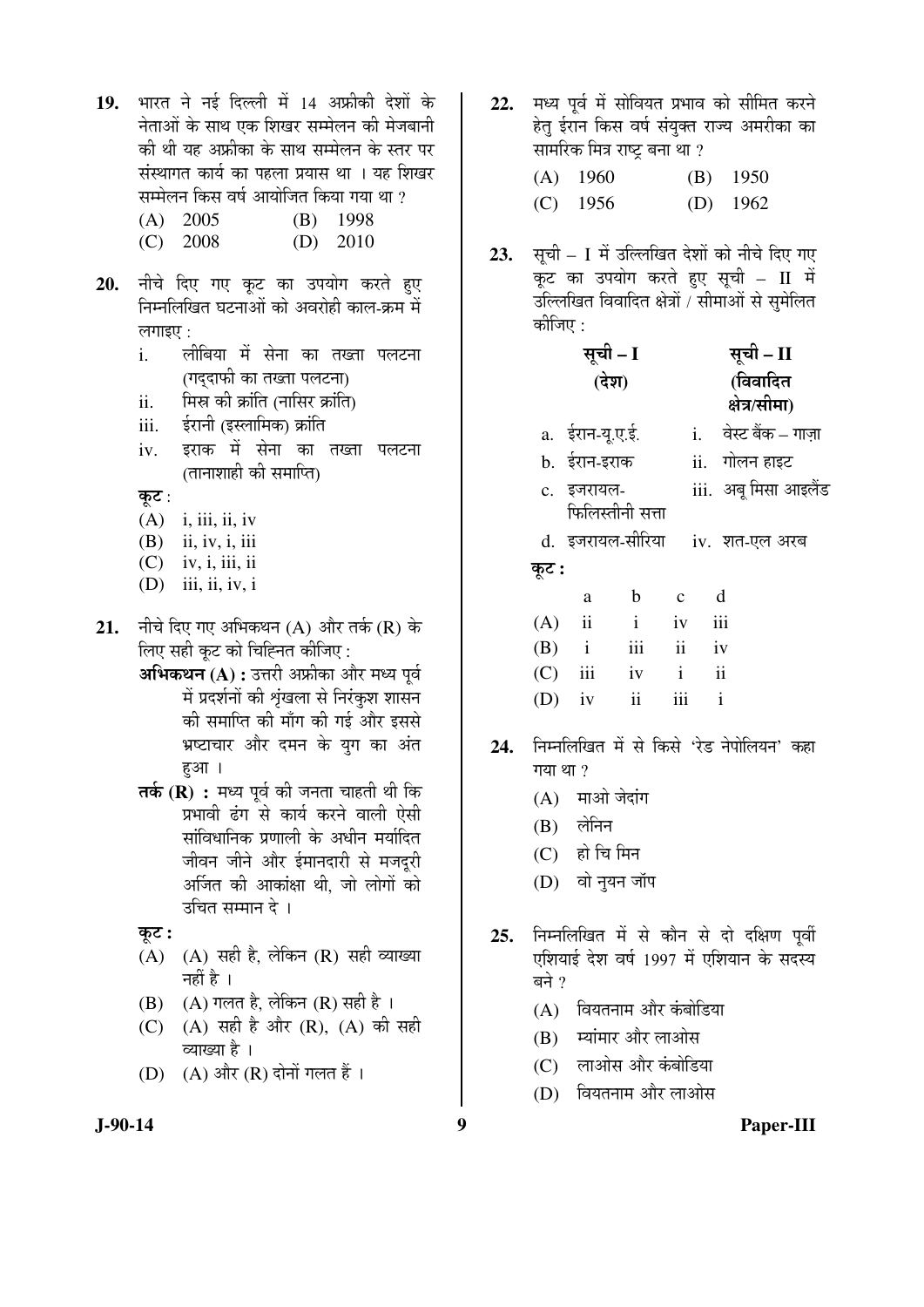- **26.** Which two of the Southeast Asian countries were affected badly by the Typhoon 'Haiyan' of November 2013
	- (A) Indonesia and Philippines
	- (B) Myanmar and Thailand
	- (C) Vietnam and The Philippines
	- (D) Malaysia and Singapore
- **27.** 'A Cambodian Odyssey' is a book authored by
	- (A) Haing Ngor
	- (B) Pol Pot
	- (C) Norodom Sihanonk
	- (D) Murray Hiebert
- **28.** A programme called 'BIMAS' was initiated in Indonesia in 1965 to improve
	- (A) Agriculture production
	- (B) Tea plantations
	- (C) Coal mining
	- (D) Aquaculture
- **29.** Name two South-east Asian countries which do not maintain military presence at Spratlys in South China Sea.
	- (A) Indonesia, Vietnam
	- (B) Philippines, Malaysia
	- (C) Thailand, Brunei
	- (D) Malaysia, Myanmar
- **30.** Ms Angle E. Brocks, the African Women who presided over  $24<sup>th</sup>$ Session (1969) of the General Assembly belonged to
	- (A) Ghana
	- (B) Liberia
	- (C) Nigeria
	- (D) Togo

#### **Paper-III** J-90-14

- **31.** The large number of landlocked counties is a unique geopolitical feature of Sub-Saharan African. How many Land Locked Countries are there in Sub-Sahara Africa ?
	- (A) 18
	- (B) 16
	- $(C) 20$
	- (D) 11
- **32.** The idea of Pan-African e-network was first mooted by
	- (A) Dr. Sam Petroda
	- (B) Nelson Mandela
	- (C) Dr. A.P.J. Abdul Kalam
	- (D) Dr. Manmohan Singh
- **33.** Choose the correct ascending chronological order on the basis of the codes given below :
	- i. The Southern African Development Community
	- ii. Community of Sahel-Saharan **States**
	- iii. The East African Community
	- iv. The Common Market for Eastern and Southern Africa

- (A) ii, i, iv, iii
- (B) iii, iv, i, ii
- $(C)$  iv, iii, ii, i
- (D) i, iv, ii, iii
- **34.** Boko Haram is the extreme group active in
	- (A) Malawi
	- (B) Nigeria
	- (C) Mali
	- (D) South Sudan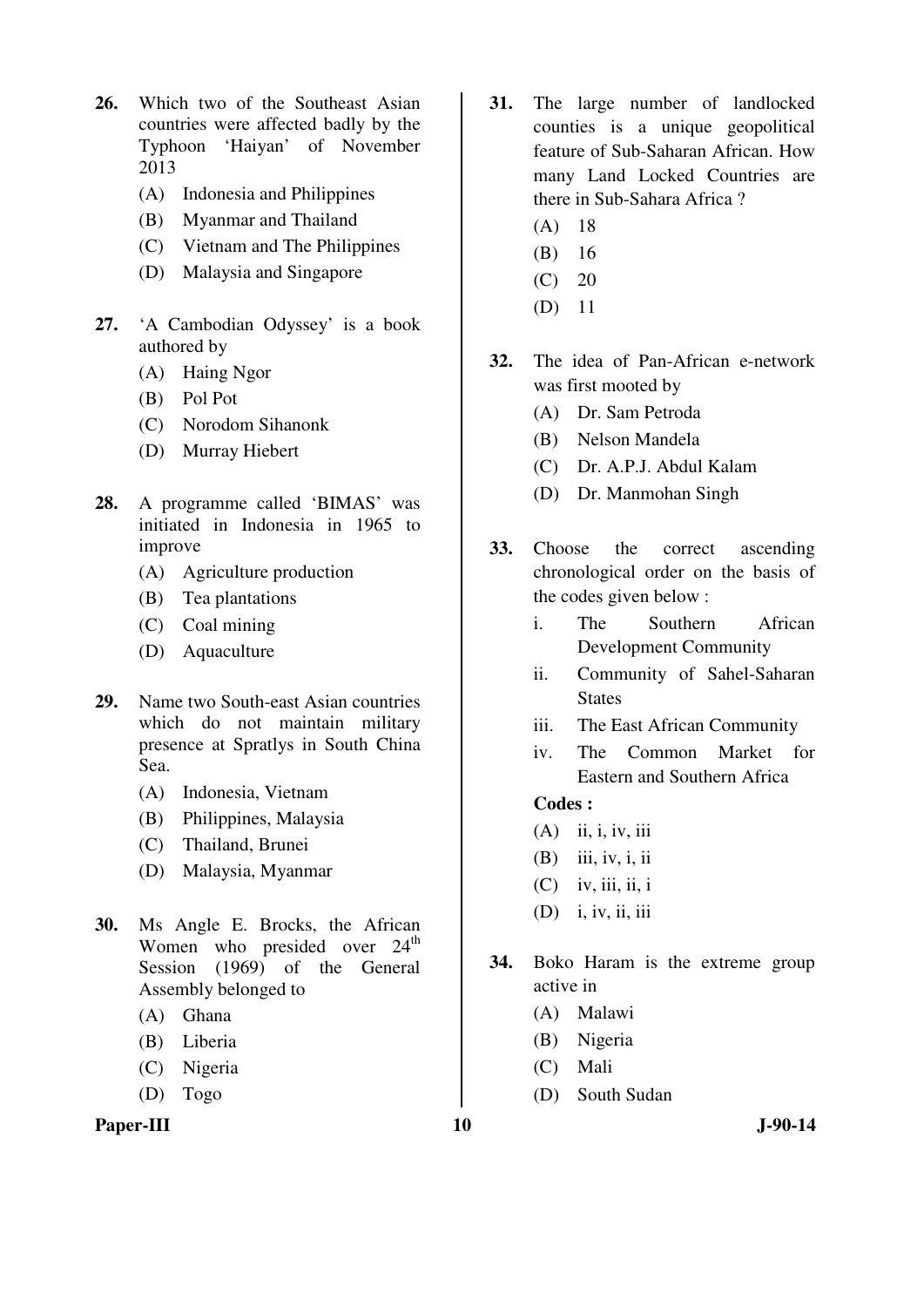26. निम्नलिखित में से कौन से दो दक्षिणपूर्वी एशियाई देशों को नवंबर, 2013 के 'हैयान' तूफान ने बहुत नुकसान पहुँचाया था ?

- (A) इंडोनेशिया और फिलीपीन्स
- (B) स्यांमार और थाइलैंड
- (C) वियतनाम और फिलीपीन्स
- (D) मलेसिया और सिंगापुर
- 27. 'ए कंबोडियन ओडीसी' नामक पुस्तक के लेखक Æïü
	- $(A)$  हाइंग नोर
	- (B) पोल पोट
	- $(C)$  नोरोदम सिहनौक
	- (D) मुर्रे हीबर्ट
- 28. वर्ष 1965 में इंडोनेशिया में शुरू किया गया 'बीमास' नामक कार्यक्रम निम्नलिखित को सनिश्चित करने के लिए था
	- (A) कृषि उत्पादन
	- $(B)$  चाय की खेती
	- (C) कोयला खनन
	- (D) मत्स्य पालन
- 29. ऐसे दो दक्षिण-पूर्वी एशियाई देशों के नाम बताइए. जो दक्षिण चीन सागर में स्प्राटलीस पर सैन्य उपस्थिति नहीं रखते हैं ।
	- $(A)$  इंडोनेशिया. वियतनाम
	- (B) फिलीपीन्स, मलेसिया
	- (C) थाइलैंड, ब्रूनी
	- (D) मलेसिया, म्यांमार
- 30. सुश्री एंजिल ई. ब्रुक्स, एक अफ्रीकी महिला, जिसने संयुक्त राष्ट्र की आम सभा के 24वीं<br>सभा (1969) की अध्यक्षता की थी. सभा (1969) को अध्यक्षता क<u>ी</u> निम्नलिखित में से किस देश की थी ?
	- $(A)$  घाना
	- $(B)$  लाइबेरिया
	- (C) नाइजीरिया
	- (D) टोगो



- 31. उप सहारा-अफ्रिका में स्थलरुद्ध देशों की बड़ी गिनती भौगोलिक लक्षण की एक विशिष्टता है । उप सहारा अफ्रिका के कितने देश स्थलरुद्ध में आते हैं ?
	- (A) 18
	- (B) 16
	- $(C) 20$
	- (D) 11
- 32. पान-अफ्रिका की e नेटवर्क का विचार सर्वप्रथम किसने किया था  $\gamma$ 
	- $(A)$  डॉ. साम पिट्रोडा
	- (B) नेल्सन मण्डेला
	- (C) डॉ. ए.पी.जे. अब्दुल कलाम
	- (D) डॉ. मनमोहन सिंह
- 33. निम्नलिखित को कालक्रमानुसार आरोही क्रम में व्यवस्थित करें और कूट से सही उत्तर का चयन कीजिए $\cdot$ 
	- i. दक्षिणी अफ्रिकी विकास समुदाय
	- ii. साहेल-सहारा राज्यों के समुदाय
	- iii. पूर्व अफ्रिकी समुदाय
	- iv. पूर्वी और दक्षिणी अफ्रिका के लिए साझा बाजार
	- कूट:
	- (A) ii, i, iv, iii
	- (B) iii, iv, i, ii
	- $(C)$  iv, iii, ii, i
	- (D) i, iv, ii, iii
- 34. बोको हरम एक उग्रवादी समूह है, जो सक्रिय है
	- $(A)$  मलावी
	- $(B)$  नाइजीरिया
	- $(C)$  माली
	- (D) दक्षिण सुडान
- **J-90-14 11 Paper-III**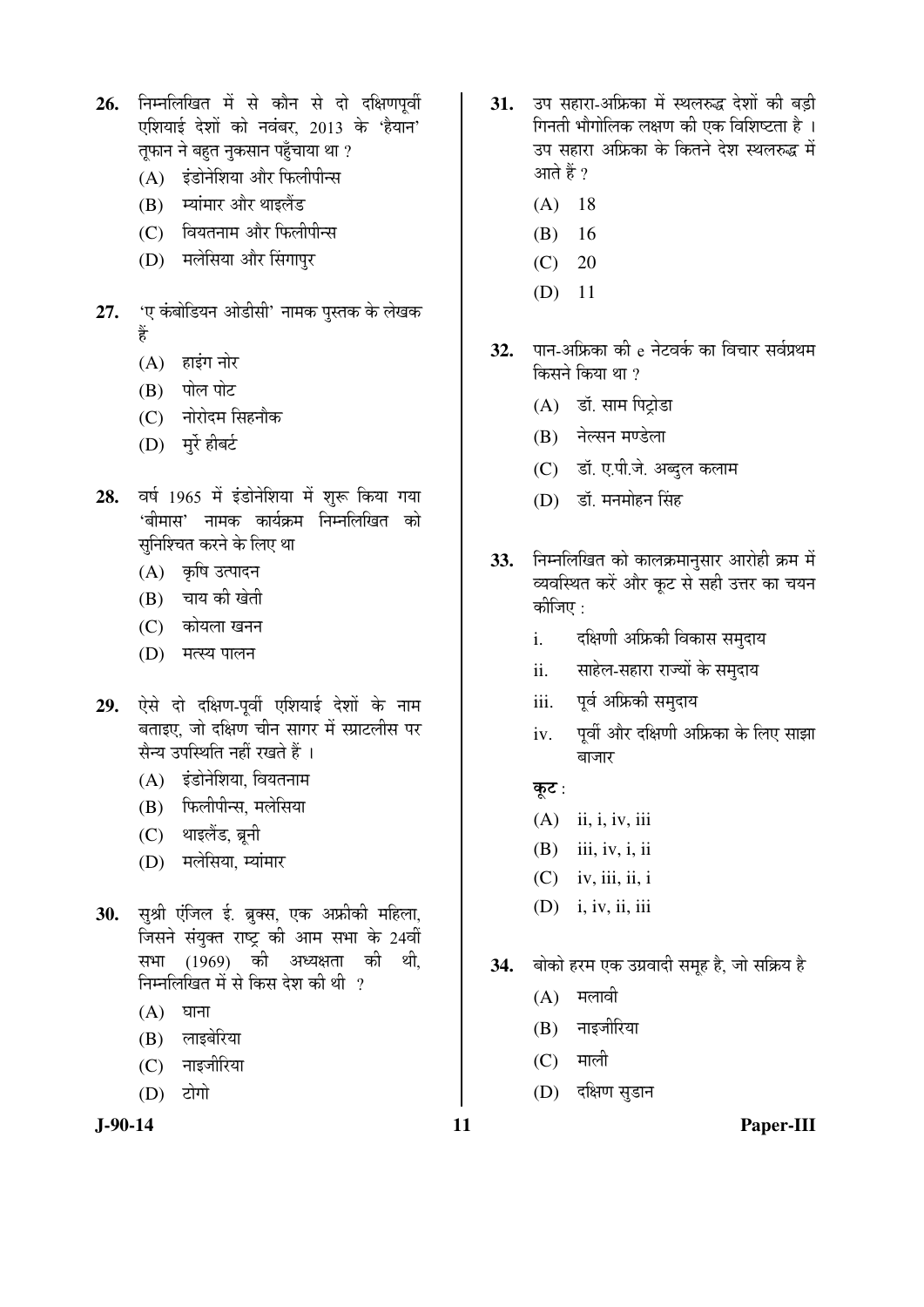**35.** Match the following Regional Economic grouping in List  $-$  I, with their seats of Secretariat in List – II by using the given code :

|               | $List-I$                 |                 |                 | $List - II$              |  |
|---------------|--------------------------|-----------------|-----------------|--------------------------|--|
|               | (Regional                |                 | (Seat of        |                          |  |
|               | <b>Economic</b>          |                 |                 | Secretariat)             |  |
|               | Groupings)               |                 |                 |                          |  |
| a.            |                          | The Common      | $i$ .           | Lusaka-                  |  |
|               | Market for               |                 |                 | Zambia                   |  |
|               | Eastern &                |                 |                 |                          |  |
|               |                          | Southern Africa |                 |                          |  |
|               | b. The East              |                 |                 | ii. Tripolia-            |  |
|               | African                  |                 |                 | Libya                    |  |
|               | Community                |                 |                 |                          |  |
|               |                          | c. The Southern |                 | iii. Gaborone-           |  |
|               | African                  |                 |                 | <b>Botswana</b>          |  |
|               |                          | Development     |                 |                          |  |
|               | Community                |                 |                 |                          |  |
| d.            |                          |                 |                 | Community of iv. Arusha- |  |
|               |                          | Sahel Saharan   |                 | Tanzania                 |  |
| <b>Codes:</b> | <b>States</b>            |                 |                 |                          |  |
|               | a                        | $\mathbf b$     | $\mathbf{C}$    | d                        |  |
|               |                          |                 |                 |                          |  |
| (A)           | $\mathbf{i}$             | iv              | iii             | $\mathbf{ii}$            |  |
| (B)           | iii                      | $\mathbf{i}$    | $\ddot{\rm ii}$ | iv                       |  |
| (C)           | iv                       | ii              | $\mathbf{i}$    | iii                      |  |
| (D)           | $\overline{\mathbf{ii}}$ | iii             | iv              | $\mathbf{i}$             |  |
|               |                          |                 |                 |                          |  |

**36.** Match the Presidents mentioned in List – I with their countries mentioned in List – II with the help of the code given below :

| $List-I$     |                                    |                                              |                                      | List – H                                                   |  |  |
|--------------|------------------------------------|----------------------------------------------|--------------------------------------|------------------------------------------------------------|--|--|
| (Presidents) |                                    |                                              |                                      | (Countries)                                                |  |  |
|              |                                    | 1.                                           |                                      |                                                            |  |  |
|              |                                    |                                              |                                      |                                                            |  |  |
|              |                                    |                                              |                                      |                                                            |  |  |
|              |                                    |                                              |                                      |                                                            |  |  |
|              |                                    |                                              |                                      |                                                            |  |  |
|              |                                    |                                              |                                      |                                                            |  |  |
| a            | b                                  | C                                            | d                                    |                                                            |  |  |
| ii           | iv                                 | i                                            | iii                                  |                                                            |  |  |
| iii          | $\mathbf{i}$                       | $\ddot{\mathbf{i}}$                          | iv                                   |                                                            |  |  |
| iv           | iii                                | i                                            | ij                                   |                                                            |  |  |
| i            | ii                                 | iv                                           |                                      |                                                            |  |  |
|              | <b>Codes:</b><br>(A)<br>(B)<br>(C) | a. Jacob Zuma<br>c. Michael Sata<br>Sir Leaf | b. Robert Mugabe<br>d. Ellen Johnson | Zambia<br>ii. South Africa<br>iii. Liberia<br>iv. Zimbabwe |  |  |

Paper-III **12** J-90-14

**37.** Match the following authors by List – I with their books in List –  $II$ by using the given codes  $\cdot$ 

| by using the given codes. |                                   |                          |    |         |                         |                     |  |  |  |
|---------------------------|-----------------------------------|--------------------------|----|---------|-------------------------|---------------------|--|--|--|
|                           | $List-I$                          |                          |    |         | $List - II$             |                     |  |  |  |
|                           | (Authors)                         |                          |    | (Books) |                         |                     |  |  |  |
| a. Colin                  |                                   |                          | i. |         |                         | Pan-Africanism      |  |  |  |
|                           | Legum                             |                          |    |         |                         | or Communism:       |  |  |  |
|                           |                                   |                          |    | The     |                         | Coming              |  |  |  |
|                           |                                   |                          |    |         | struggle                | for                 |  |  |  |
|                           |                                   |                          |    | Africa  |                         |                     |  |  |  |
|                           | b. Ali Mazrui ii. Black           |                          |    |         |                         | Man's               |  |  |  |
|                           |                                   |                          |    | Burden  |                         |                     |  |  |  |
| c. George                 |                                   |                          |    |         |                         | iii. Pan Africanism |  |  |  |
|                           | Padmore                           |                          |    |         |                         |                     |  |  |  |
| d. Basil                  |                                   |                          |    | iv. The |                         | African             |  |  |  |
|                           | Davidson                          |                          |    |         | Condition               |                     |  |  |  |
| <b>Codes:</b>             |                                   |                          |    |         |                         |                     |  |  |  |
|                           | a                                 | b                        |    | с       |                         |                     |  |  |  |
| (A)                       |                                   | $\overline{\textbf{ii}}$ |    | iv      | $\overline{\text{iii}}$ |                     |  |  |  |
| (B)                       |                                   | iv                       |    |         | $\ddot{i}$              |                     |  |  |  |
| $\mathcal{C}$             | $\frac{1}{111}$<br>$\frac{1}{11}$ | iii                      |    | iv      | $\mathbf{i}$            |                     |  |  |  |
|                           | iv                                | $\mathbf{i}$             |    | iii     |                         |                     |  |  |  |
|                           |                                   |                          |    |         |                         |                     |  |  |  |

- **38.** One of the most significant boundary disputes between China and Soviet Union occurred in (A) 1962 (B) 1965<br>
(C) 1969 (D) 1976 1976
- **39.** In a foreign policy article, who stated that Russian relationship with the US is not a 'partnership' but 'Cold Peace' ? (A) Putin (B) Kozyrev (C) Primakov (D) Lavrov
- **40.** Identify the correct code for Assertion (A) with Reason (R) as given below :
	- **Assertion (A) :** The post Soviet Russia shifted from the from the Antarctic Central Planning to market oriented economy for integrating its economy with the global economy.
	- **Reason (R)** : With the disappearance of the ideological barrier, Russia moved towards pragmatic considerations during<br>the continuing wave of continuing globalization that would provide better economic opportunities for Russia.

- (A) (A) is correct but (R) is not correct.
- (B) (A) is correct and (R) is also correct.
- $(C)$  (A) is not correct but  $(R)$  is correct.
- (D) Both (A) and (R) are incorrect.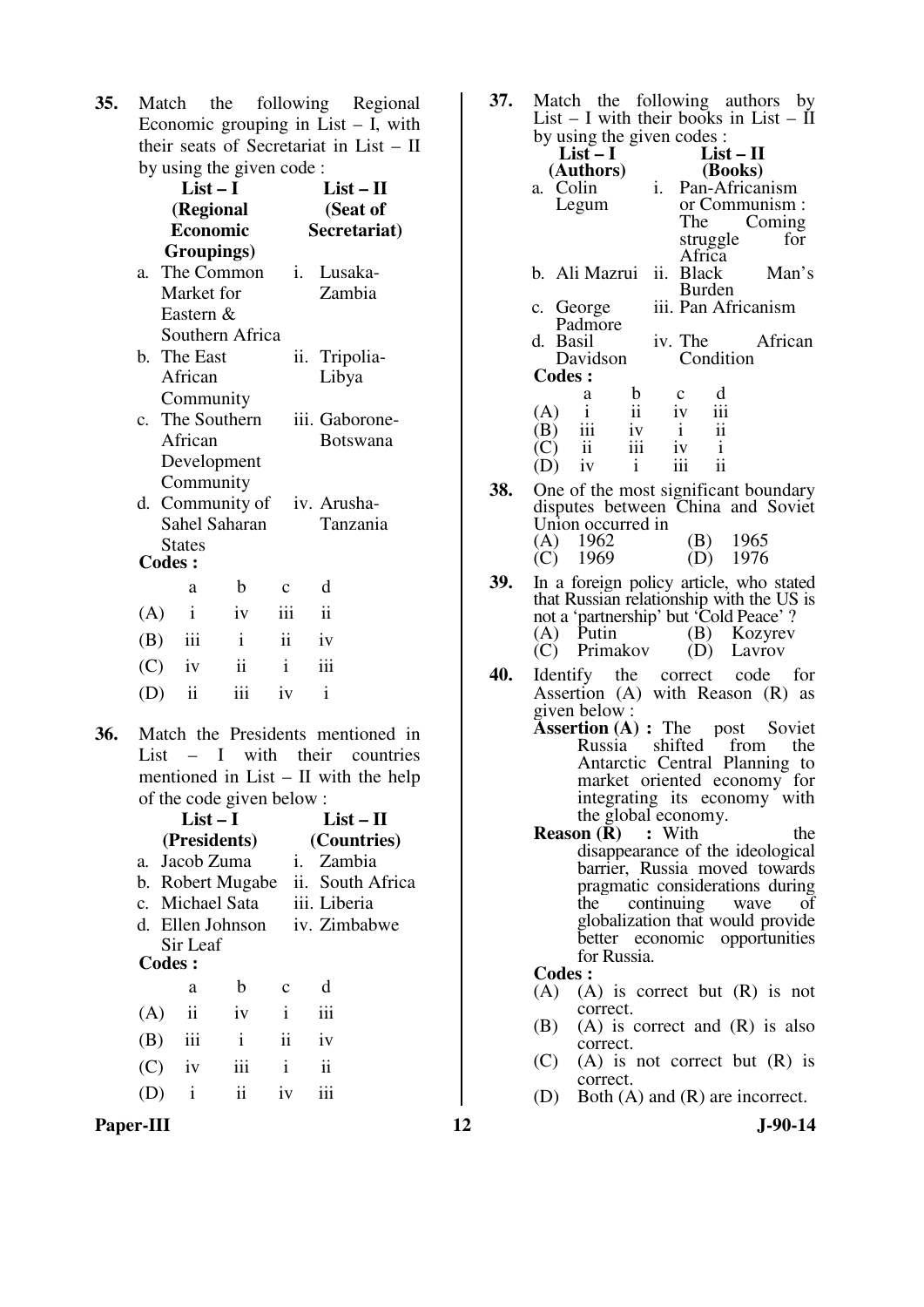**35.** सूची – I जिसमें क्षेत्रीय आर्थिक समूहन हैं उन्हें सूची –  $\rm{II}$  में दिए गए सचिवालयों से सुमेलित कीजिए और कूट से सही उत्तर का चयन कोजिए :

|       | सूची – I                                                                     |                    |                                    |               | सूची – II                 |                                             |  |  |
|-------|------------------------------------------------------------------------------|--------------------|------------------------------------|---------------|---------------------------|---------------------------------------------|--|--|
|       | (क्षेत्रीय आर्थिक समूह)                                                      |                    |                                    |               |                           | (सचिवालय)                                   |  |  |
|       | $\mathbf{a}$ .                                                               |                    | पूर्वी और दक्षिणी                  |               | i.                        | लुसाका-                                     |  |  |
|       |                                                                              |                    | अफ्रिका के लिए                     |               |                           | जाम्बिया                                    |  |  |
|       |                                                                              | साझा बाजार         |                                    |               |                           |                                             |  |  |
|       |                                                                              | b.  पूर्वी अफ्रिकी |                                    |               |                           | ii. ट्रिपोलिया-                             |  |  |
|       |                                                                              | समुदाय             |                                    |               |                           | लीबिया                                      |  |  |
|       |                                                                              |                    | c. दक्षिणी अफ्रिकी                 |               |                           | iii. गेबोरोने-                              |  |  |
|       |                                                                              |                    | विकास समुदाय                       |               |                           | बोत्स्वाना                                  |  |  |
|       |                                                                              |                    | d. साहेल-सहारन राज्य iv. अरूषा-    |               |                           |                                             |  |  |
|       |                                                                              | समुदाय             |                                    |               |                           | तन्जानिया                                   |  |  |
|       | कूट :                                                                        |                    |                                    |               |                           |                                             |  |  |
|       |                                                                              | a                  | $\mathbf{b}$                       | $\mathbf c$   | d                         |                                             |  |  |
|       | (A)                                                                          | $\mathbf{i}$       | iv                                 | iii           | $\overline{\mathbf{ii}}$  |                                             |  |  |
|       |                                                                              | $(B)$ iii i        |                                    | ii iv         |                           |                                             |  |  |
|       |                                                                              | $(C)$ iv           | $\ddot{\mathbf{i}}$                | $\mathbf{i}$  | $\overline{\mathbf{iii}}$ |                                             |  |  |
|       |                                                                              | $(D)$ ii           | iii                                | iv            | $\mathbf{i}$              |                                             |  |  |
| 36.   |                                                                              |                    |                                    |               |                           |                                             |  |  |
|       | सूची - I को सूची - II से सुमेलित कीजिए<br>और कूट से सही उत्तर का चयन कीजिए : |                    |                                    |               |                           |                                             |  |  |
|       |                                                                              | सूची – I           |                                    |               | सूची – II                 |                                             |  |  |
|       |                                                                              | (राष्ट्रपति)       |                                    |               |                           | (देश)                                       |  |  |
|       |                                                                              |                    | a. जेकोब ज्यूमा    i.   जांबिया    |               |                           |                                             |  |  |
|       |                                                                              |                    |                                    |               |                           | b. रोबर्ट मूगाबे      ii.   दक्षिणी अफ्रिका |  |  |
|       |                                                                              |                    | c.  माइकेल साटा    iii.  लाइबेरिया |               |                           |                                             |  |  |
|       | d.                                                                           |                    | एलन जॉनसन    iv.  जिम्बाब्वे       |               |                           |                                             |  |  |
|       |                                                                              | सर लीफ             |                                    |               |                           |                                             |  |  |
| कूट : |                                                                              |                    |                                    |               |                           |                                             |  |  |
|       |                                                                              | a                  | b                                  | $\mathbf C$   | d                         |                                             |  |  |
|       | (A)                                                                          | ii                 | iv                                 | $\mathbf{i}$  | iii                       |                                             |  |  |
|       | (B)                                                                          | iii                | $\mathbf{i}$                       | $\mathbf{ii}$ | iv                        |                                             |  |  |
|       |                                                                              | $(C)$ iv           | iii                                | $\mathbf{i}$  | $\mathbf{ii}$             |                                             |  |  |
|       |                                                                              | $(D)$ i            | ii                                 | iv            | iii                       |                                             |  |  |

**J-90-14 13 Paper-III**

37. सची – I को सची – II से समेलित कीजिए

|     |                                                                                                  | $\mathbf{r}$ and $\mathcal{S}_{\text{eff}}$ and $\mathbf{r}$ and $\mathcal{S}_{\text{eff}}$ and $\mathcal{S}_{\text{eff}}$ |  |  |
|-----|--------------------------------------------------------------------------------------------------|----------------------------------------------------------------------------------------------------------------------------|--|--|
|     | और कूट से सही उत्तर का चयन कीजिए :                                                               |                                                                                                                            |  |  |
|     | सूची – I                                                                                         | सूची – II                                                                                                                  |  |  |
|     | (लेखक)                                                                                           | (पुस्तक)                                                                                                                   |  |  |
|     | कोलिन लेगम<br>a.                                                                                 | पान-अफ्रिकानिज्म<br>i.                                                                                                     |  |  |
|     |                                                                                                  |                                                                                                                            |  |  |
|     |                                                                                                  | या कम्यूनिज्म :                                                                                                            |  |  |
|     |                                                                                                  | दि कमिंग स्ट्रगल                                                                                                           |  |  |
|     |                                                                                                  | फॉर अफ्रीका                                                                                                                |  |  |
|     | b.   अली मज़रूई                                                                                  | ब्लैक मैन बर्डन<br>ii.                                                                                                     |  |  |
|     | जार्ज पडमोरे<br>$\mathbf{c}$ .                                                                   | पान अफ्रिकानिज़्म<br>iii.                                                                                                  |  |  |
|     | d. बेसिल                                                                                         | दि अफ्रिकन<br>iv.                                                                                                          |  |  |
|     | डेविडसन                                                                                          | कंडीशन                                                                                                                     |  |  |
|     | कूट :                                                                                            |                                                                                                                            |  |  |
|     | $\begin{array}{c} \text{a} \\ \text{i} \\ \text{iii} \\ \text{ii} \\ \text{iv} \end{array}$      |                                                                                                                            |  |  |
|     | $\frac{b}{11}$<br>(A)                                                                            | $\frac{d}{d}$<br>$\frac{c}{iv}$                                                                                            |  |  |
|     | (B)                                                                                              | $\mathbf{i}$<br>$\overline{\mathbf{u}}$                                                                                    |  |  |
|     | $\overline{ii}$<br>$\overline{ii}$<br>$\overline{i}$<br>$\widetilde{(\text{C})}$<br>$(\text{D})$ | $\displaystyle \frac{\text{i}\text{v}}{\text{iii}}$<br>$\frac{i}{ii}$                                                      |  |  |
|     |                                                                                                  |                                                                                                                            |  |  |
| 38. |                                                                                                  | चीन और सोवियत संघ के बीच सर्वाधिक एक                                                                                       |  |  |
|     | महत्त्वपूर्ण सीमा विवाद हुआ                                                                      |                                                                                                                            |  |  |
|     | (A)<br>1962                                                                                      | $(B)$ 1965                                                                                                                 |  |  |
|     | (C)<br>1969                                                                                      | (D)<br>1976                                                                                                                |  |  |
| 39. |                                                                                                  | एक विदेश नीति सम्बन्धी निबन्ध में यह किसने                                                                                 |  |  |
|     |                                                                                                  | कहा था कि यू एस के साथ रूस के सम्बन्ध                                                                                      |  |  |
|     | 'साझेदारी' नहीं अपितु 'शीत शान्ति' है ।                                                          |                                                                                                                            |  |  |
|     | (A) पुतीन                                                                                        | (B) कोज़ीरेव                                                                                                               |  |  |
|     | (C) प्राइमाकोव                                                                                   | (D) लवरोव                                                                                                                  |  |  |
|     |                                                                                                  |                                                                                                                            |  |  |
| 40. |                                                                                                  | अभिकथन (A) और तर्क (R) के लिए कूट से                                                                                       |  |  |
|     | सही उत्तर का चयन कीजिए :                                                                         |                                                                                                                            |  |  |
|     |                                                                                                  | <b>अभिकथन (A) :</b> उत्तर सोवियत रूस                                                                                       |  |  |
|     |                                                                                                  | तानाशाही केंद्रीय योजना से बाजारोन्मुखी                                                                                    |  |  |
|     |                                                                                                  | अर्थव्यवस्था की ओर मुड़ा ताकि वह                                                                                           |  |  |
|     |                                                                                                  | अपनी अर्थव्यवस्था को<br>विश्व                                                                                              |  |  |
|     |                                                                                                  | अर्थव्यवस्था के अनुकूल बना सके ।                                                                                           |  |  |
|     |                                                                                                  |                                                                                                                            |  |  |
|     |                                                                                                  | तर्क (R) : विचारात्मक अवरोध के विलीन होने                                                                                  |  |  |
|     |                                                                                                  | से रूस विश्व में वैश्वीकरण की सतत                                                                                          |  |  |
|     |                                                                                                  | लहर के दौरान उन व्यावहारिक हितों की                                                                                        |  |  |
|     |                                                                                                  | ओर बढ़ता रहा जो रूस को बेहतर                                                                                               |  |  |
|     | आर्थिक अवसर प्रदान करें ।                                                                        |                                                                                                                            |  |  |
|     | कूट :                                                                                            |                                                                                                                            |  |  |
|     | (A) ) (A) सही है, परन्तु (R) गलत है ।                                                            |                                                                                                                            |  |  |
|     | (B) (A) सही है और (R) सही है ।                                                                   |                                                                                                                            |  |  |
|     |                                                                                                  |                                                                                                                            |  |  |

- (C)  $\hbox{ (A) }$ गलत है परन्तु (R) सही है ।
- (D) (A) और (R) दोनों गलत हैं ।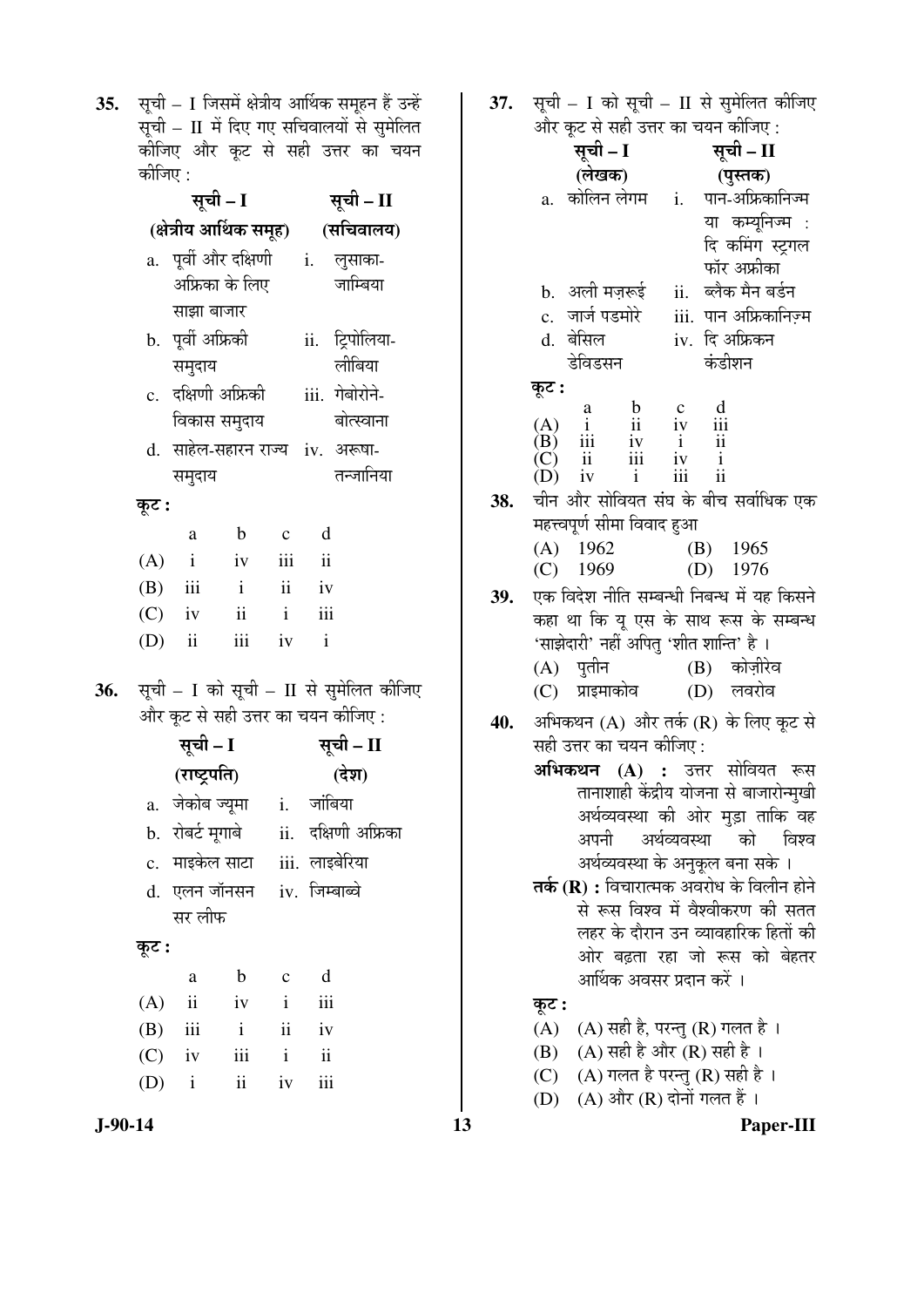- **41.** Who labelled Russian model of democracy as 'managed democracy', 'authoritarian democracy', 'corrupt autocracy', 'authoritarian presidentialism' ?
	- (A) L. Shvetsova
	- (B) Steven Fish
	- (C) Valerie Bunce
	- (D) Daniel Trieman
- **42.** Which of the following countries share borders with Russian Federation ?
	- (A) China, Ukraine, Belarussia, Hungary
	- (B) Kazakhistan, Poland, Hungary, Czech Republic
	- (C) China, Georgia, Ukraine, Belarussia
	- (D) Uzbekistan, China, Georgia, Tajikistan
- **43.** Which are the following land locked states that broke away from the Soviet Union ?
	- (A) Kazakhistan, Kyrgyzstan, Tajikistan, Turkmenistan, Uzbekistan
	- (B) Moldova, Azerbaijan, Georgia, Tajikistan, Uzbekistan
	- (C) Kyrgyzstan, Tajikistan, Uzbekistan, Georgia, Azerbaijan
	- (D) Kazakhistan, Turkmenistan, Tajikistan, Uzbekistan
- **44.** In which one of the following Central Asian Countries, India established its military base ?
	- (A) Uzbekistan (B) Turkmenistan
	- (C) Tajikistan (D) Kyrgyzstan
- **45.** During whose regime did Primarkov serve Russia to successfully strike a balance in Russia's foreign policy on relations between the East and the West ?
	- (A) Gorbachev
	- (B) Khrushchev
	- (C) Yeltsin
	- (D) Putin

#### Paper-III 14 J-90-14

- **46.** India's Second international-standard multi purpose Integrated Check Post (ICP) was established on 17 November, 2013 along with
	- (A) Myanmar border
	- (B) Bangladesh border
	- (C) Nepal border
	- (D) Pakistan border
- **47.** Indira Gandhi prize for Peace and Disarmament for 2013 is awarded to
	- (A) German chancellor Angelo Merkel
	- (B) President Nicolas Maduro of Venezuela
	- (C) Prime Minister Enda Kenny of Ireland
	- (D) President of France, Francois Hollande
- **48.** Which of the two political parties have emerged as largest ones in recently held elections for the Constituent Assembly in Nepal ?
	- i. Communist Party of Nepal United Marxist Feminist
	- ii. Rashtriya Prajatantra Party
	- iii. United Communist Party of Nepal – Marxist
	- iv. Nepali Congress

#### **Codes :**

- (A) i and iii are correct.
- (B) i and iv are correct.
- (C) ii and iii are correct.
- (D) iii and iv are correct.
- **49.** Point out the names of two candidates who qualified for the runoff (second round) elections in the presidential poll in Maldives held in November 2013. While answering use the following codes :
	- i. Abdullah Yameen
	- ii. Gasim Ibrahim
	- iii. Mohammed Nasheed
	- iv. Waheed Hassan

| $(A)$ i and iii  | $(B)$ i and iv  |
|------------------|-----------------|
| $(C)$ ii and iii | $(D)$ ii and iv |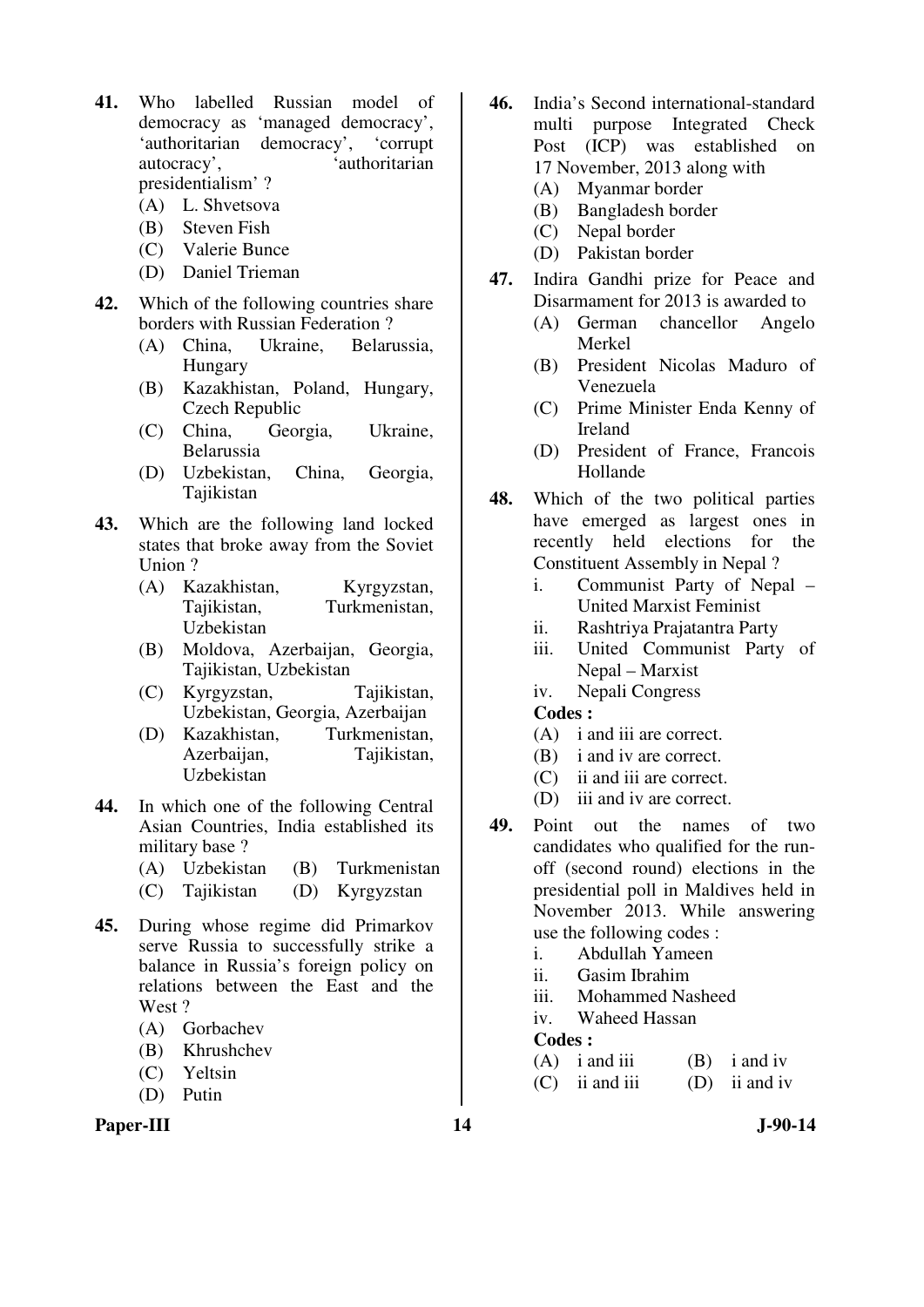- 41. 'रूसी लोकतंत्र माडेल' को 'प्रबन्धित लोकतंत्र', 'तानाशाही लोकतंत्र', 'भ्रष्ट तानाशाही', 'तानाशाही अध्यक्षवाद' किसने कहा था ?
	- $(A)$  एल. श्वेतसोवा
	- (B) स्टीवन फिश
	- (C) वेलरी बुंसे
	- (D) डेनियल टाइमैन
- 42. निम्नलिखित में से किन देशों की सीमा रूसी महासंघ के साथ जड़ी है ?
	- $(A)$  घीन, युक्रेन, बेलुरूसिया, हंगरी
	- (B) कजाकिस्तान, पोलेंड, हंगरी, चेक गणराज्य
	- (C) चीन, जॉर्जिया, यूक्रेन, बेलारूसिया
	- (D) उज्बेकिस्तान. चीन, जॉर्जिया, ताजिकिस्तान
- 43. वे कौन से भू-आवेष्ढित देश हैं जो सोवियत संघ से पथक हो गये ?
	- $(A)$  कज़ाकिस्तान, किर्गिजस्तान, ताजिकिस्तान, तुर्केमेनिस्तान, उज्बेकिस्तान
	- (B) माल्डोवा, अजरबैजान, जॉर्जिया, ताजिकिस्तान, उज्बेकिस्तान
	- $(C)$  किर्गिजस्तान, ताजिकिस्तान, उज्बेकिस्तान, जोर्जिया, अजरबैजान
	- (D) कजाकिस्तान, तुर्कमेनिस्तान, अजरबैजान, ताजिकिस्तान, उज्बेकिस्तान
- 44. निम्नलिखित केंद्रीय एशियाई देशों में से किसमें भारत ने सैन्य अड्डे स्थापित किये हैं ?
	- (A) उज्बेकिस्तान (B) तर्कमेनिस्तान
	- (C) ताजिकिस्तान (D) किर्गिजस्तान
- 45. निम्नलिखित में से किसके राज्यकाल में प्रिमाकोव ने पूर्व और पश्चिम के सम्बन्धों के बारे में विदेश नीति में सन्तुलन लाने में सफल रहकर रूस की सेवा की ?
	- $(A)$  गोरबाचेव
	- (B) ख़ूश्चेव
	- (C) येलत्सिन
	- $(D)$  पतीन
- 46. भारत की द्वितीय अन्तरराष्ट्रीय मानक बह-प्रयोजनीय एकीकृत चौकी 17 नवम्बर, 2013 को किस देश के साथ स्थापित हुई ?
	- $(A)$  स्यांमार सीमा
	- $(B)$  बांग्लादेश सीमा
	- (C) नेपाल सीमा
	- $(D)$  पाकिस्तान सीमा
- 47. इंदिरा गांधी शान्ति एवं निरस्त्रीकरण पुरस्कार, 2013 किसको दिया गया ?
	- $(A)$  जर्मन चांसलर, एंजेलो मेरकेल
	- (B) वेनेजुएला के प्रेसीडेंट, निकोलस माडुरो
	- $(C)$  आयरलैण्ड के प्रधानमंत्री. एंडा केन्नी
	- $(D)$  फ्रांस के प्रेसीडेंट, फ्रांसोआ ओलाण्ड
- 48. नेपाल की संविधान सभा के हाल ही में हए निर्वाचन में कौन सी दो राजनीतिक पार्टियाँ सबसे बड़ी पार्टियों के रूप में उभरकर सामने  $\frac{1}{2}$  $\frac{1}{2}$   $\frac{1}{2}$ 
	- i. नेपाल की साम्यवादी पार्टी यूनाइटेड मार्क्सिस्ट फेमिनिस्ट
	- ii. राष्टीय प्रजातंत्र पार्टी
	- iii. युनाइटेड कम्यूनिस्ट पार्टी ऑफ नेपाल मार्क्सिस्ट
	- iv. नेपाली कांग्रेस
	- कट $:$
	- $(A)$  i और iii सही हैं ।
	- $(B)$  i और iv सही हैं।
	- (C) ii और iii सही हैं ।
	- (D) iii और iv सही हैं ।
- 49. मालदीव में नवम्बर 2013 के निर्वाचन में राष्ट्रपति पद के उन दो उम्मीदवारों का नाम चिन्हित कीजिए जिन्होंने निर्वाचन के द्वितीय पर्व में योग्यता प्राप्त की । कूट से सही उत्तर का चयन करें :
	- i. अब्दुल्ला यामीन
	- $ii.$  गासिम इब्राहिम
	- iii. मोहम्मद नाशीद
	- $iv.$  वाहिद हसन

कूट $:$ 

- $(A)$  i और iii  $(B)$  i और iv
- $(C)$  ii और iii  $(D)$  ii और iv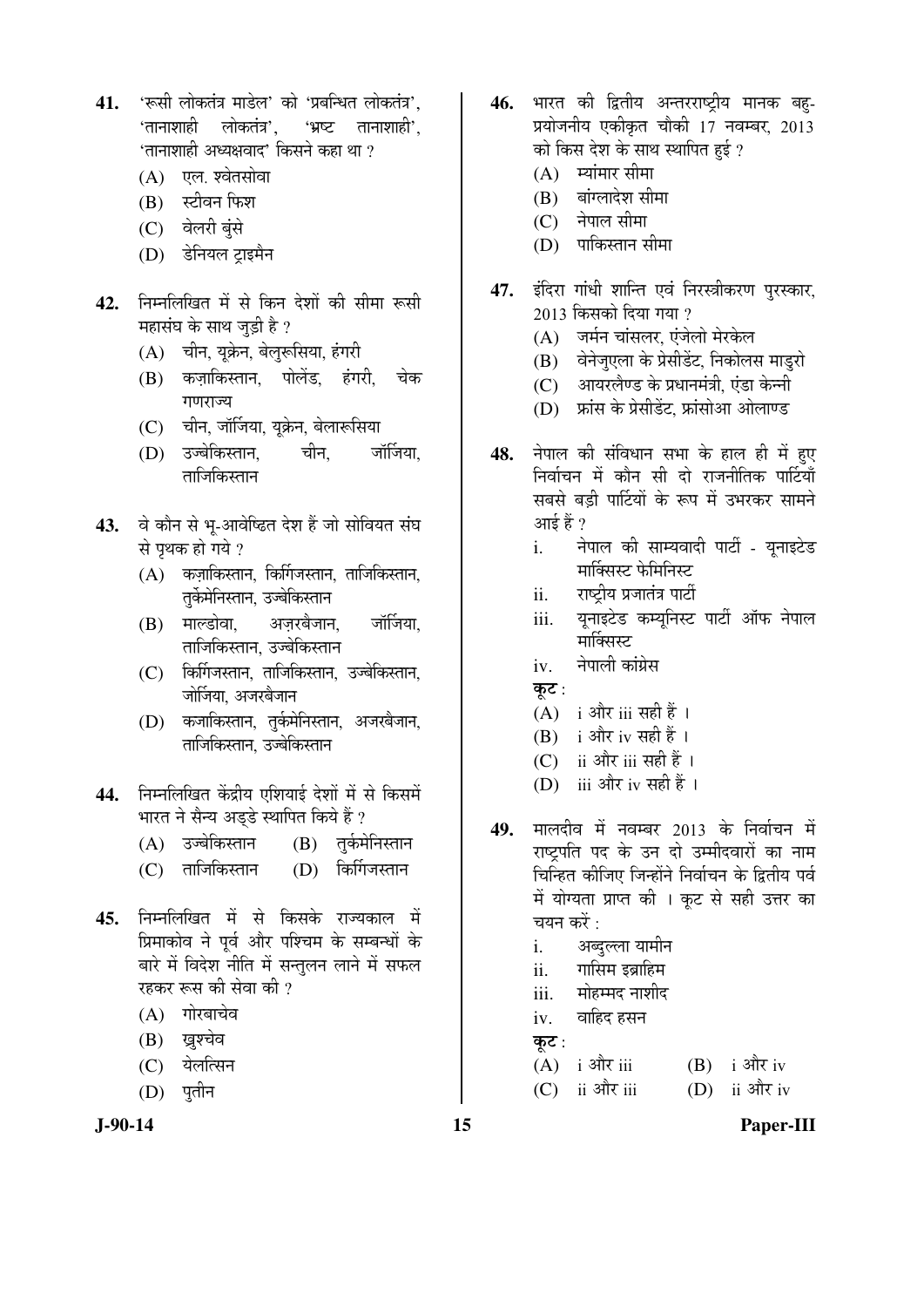- **50.** Identify from among the following the legacy of the British rule over Indian subcontinent which ultimately-led to its liquidation :
	- i. Steel frame of bureaucracy
	- ii. Socio-political modernization
	- iii. Politico-administrative
	- integration of India iv. Science and technological revolution

# **Codes :**

- (A) i and iii are correct.
- (B) ii and iv are correct.
- (C) i and iv are correct.
- (D) ii and iii are correct.
- **51.** Rearrange the following events in correct ascending order. Use the codes given below :
	- i. Independence of Sri Lanka
	- ii. Independence of India
	- iii. Independence of Bangladesh
	- iv. Independence of Pakistan

# **Codes :**

- $(A)$  iv, ii, i, iii
- $(B)$  iii, i, ii, iv
- $(C)$  ii, iii, i, iv
- (D) i, ii, iv, iii
- **52.** Rearrange the names of following countries in chronologically ascending order as per dates of elections which were held currently in 2013. Use the codes given below while answering.
	- i. Nepal
	- ii. Pakistan
	- iii. Maldives
	- iv. Bhutan

# **Codes :**

- $(A)$  iii, i, ii, iv
- (B) ii, i, iv, iii
- $(C)$  ii, iv, iii, i
- $(D)$  iv, iii, ii, i

# Paper-III 16 J-90-14

- **53.** Identify the sectors from among the following which India has preferred for aid and assistance to Afghanistan in its nation-building efforts :
	- i. Development of infrastructural bases
	- ii. Defence and strategic preparedness
	- iii. Industrial development
	- iv. Social sector (health, education etc.)

- (A) i and iii
- (B) ii and iii
- (C) i and ii
- (D) i and iv
- **54.** In which of the following countries the judiciary tried but failed to play an active role in keeping a watch over executive affairs ?
	- (A) Sri Lanka
	- (B) India
	- (C) Nepal
	- (D) Pakistan
- **55.** Which one of the following US Presidents signed the Partial Test Ban treaty ?
	- (A) J.F. Kennedy
	- (B) Richard Nixon
	- (C) Bill Clinton
	- (D) Ronald Reagan
- **56.** Who among the U.S. Presidents was in office when the "New Deal" policy was carried out ?
	- (A) Franklin D. Roosevelt
	- (B) Theodor Roosevelt
	- (C) Woodrow Wilson
	- (D) J.F. Kennedy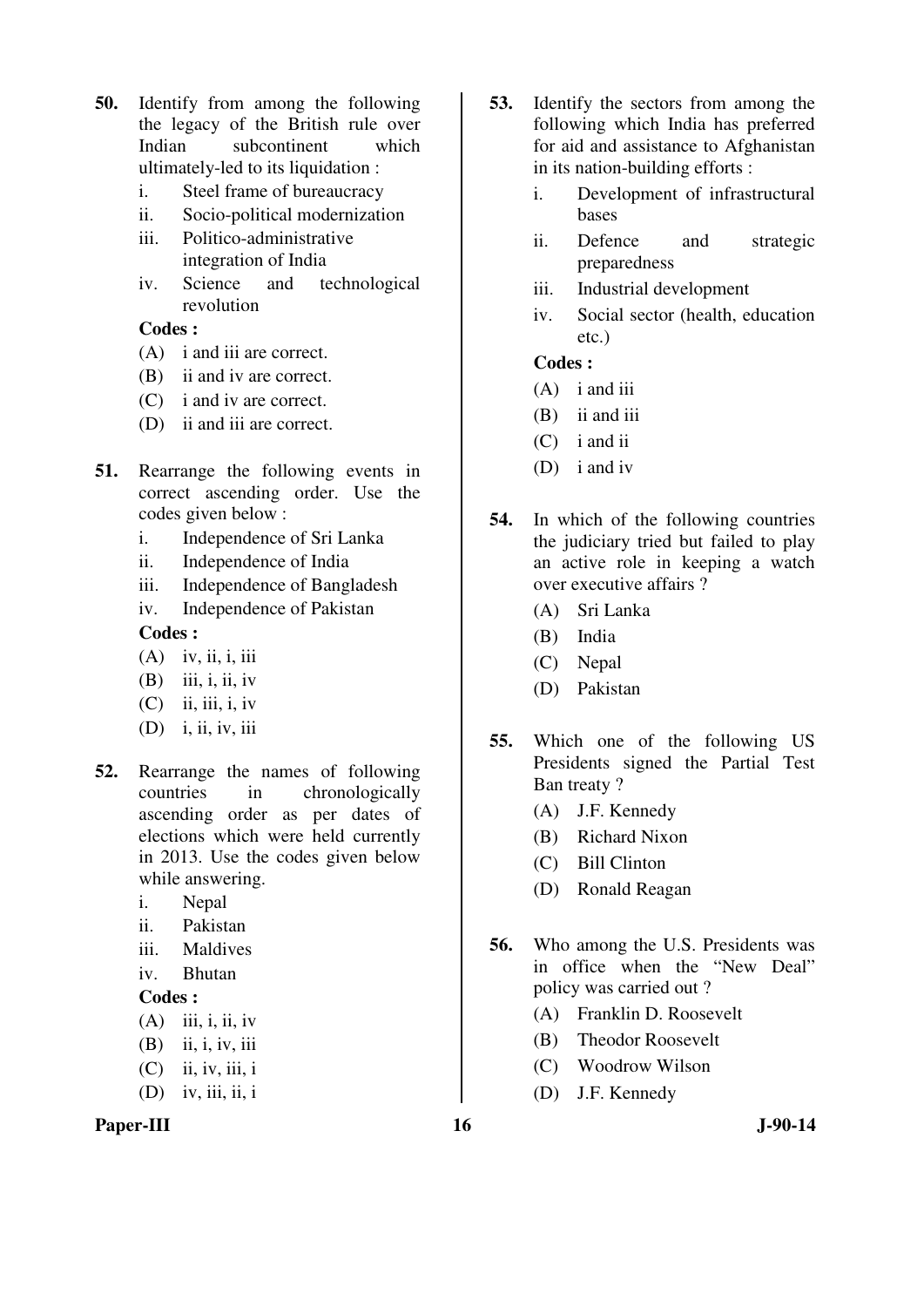50. भारत उपमहाद्वीप के ब्रिटिश राज्य की निम्नलिखित में से कौन सी ऐसी विरासत है जिसने उसके विनाश की भूमि तैयार की ? कूट से सही उत्तर का चयन कीजिए :

- i. नौकरशाही का लौह कवच
- ii. समाजीक-राजनीतिक आधुनिकीकरण
- iii. भारत का राजनीतिक-प्रशासनिक एकीकरण
- iv. विज्ञान एवं प्रौद्योगिकी क्रान्ति

कूट:

- $(A)$  i और iii सही हैं।
- (B) ii और iv सही हैं।
- (C) i और iv सही हैं।
- (D) ii और iii सही हैं ।
- 51. निम्नलिखित घटनाओं को उनके कालक्रमानुसार आरोही क्रम में व्यवस्थित कीजिए और कट से सही उत्तर का चयन करें :
	- i. श्रीलंका की स्वतंत्रता
	- ii. भारत की स्वतंत्रता
	- iii. बांग्लादेश की स्वतंत्रता
	- iv. पाकिस्तान की स्वतंत्रता

कूट $:$ 

- $(A)$  iv, ii, i, iii
- $(B)$  iii, i, ii, iv
- $(C)$  ii, iii, i, iv
- (D) i, ii, iv, iii
- 52. वर्तमान वर्ष 2013 में हुए निर्वाचन की तारीखों के अनुसार निम्नलिखित देशों के नामों को आरोही काल-क्रम में लगाइए उत्तर देते समय नीचे दिए गए कूटों का उपयोग कीजिए :
	- i. नेपाल
	- ii. पाकिस्तान
	- iii. मालदीव
	- iv. भूटान

# कूट $:$

 $(A)$  iii, i, ii, iv

- (B) ii, i, iv, iii
- $(C)$  ii, iv, iii, i
- $(D)$  iv, iii, ii, i



- 53. Fiम्नलिखित में से उन क्षेत्रों की पहचान कीजिए. जिन्हें भारत ने राष्ट्-निर्माण प्रयास के अन्तर्गत अफगानिस्तान को अनुदान और सहायता देने के लिए चुना है:
	- i. आधारभुत ढाँचे का विकास
	- ii. प्रतिरक्षा तथा सामरिक तैयारी
	- iii. औद्योगिक विकास
	- iv. सामाजिक क्षेत्र (स्वास्थ्य, शिक्षा आदि)

कूट :

- $(A)$  i और iii
- $(B)$  ii और iii
- $(C)$  i और ii
- $(D)$  i और iv
- 54. निम्नलिखित में से किस देश में न्यायपालिका ने कार्यपालिका पर दृष्टि रखने की सक्रिय भूमिका निभाई परन्तु विफल रहा ?
	- (A) श्रीलंका (B) भारत
	- (C) नेपाल (D) पाकिस्तान
- 55. निम्नलिखित यु एस राष्ट्रपति में से किसने ऑशिक परीक्षण प्रतिबंध संधि पर हस्ताक्षर किये थे ?
	- (A) जे.एफ. केनेडी (B) रिचर्ड निक्सन
	- (C) बिल क्लिंटन (D) रोनाल्ड रेगन
- 56. निम्नलिखित में से 'न्यू डील' नीति लागू करने के समय निम्नलिखित में से कौन सा राष्ट्रपति था ?
	- (A) फ्रेंकलिन डी. रूज्वेल्ट
	- (B) थियोडर रूज्वेल्ट
	- (C) वुडरो विल्सन
	- (D) जे.एफ. केनेडी

**J-90-14 17 Paper-III**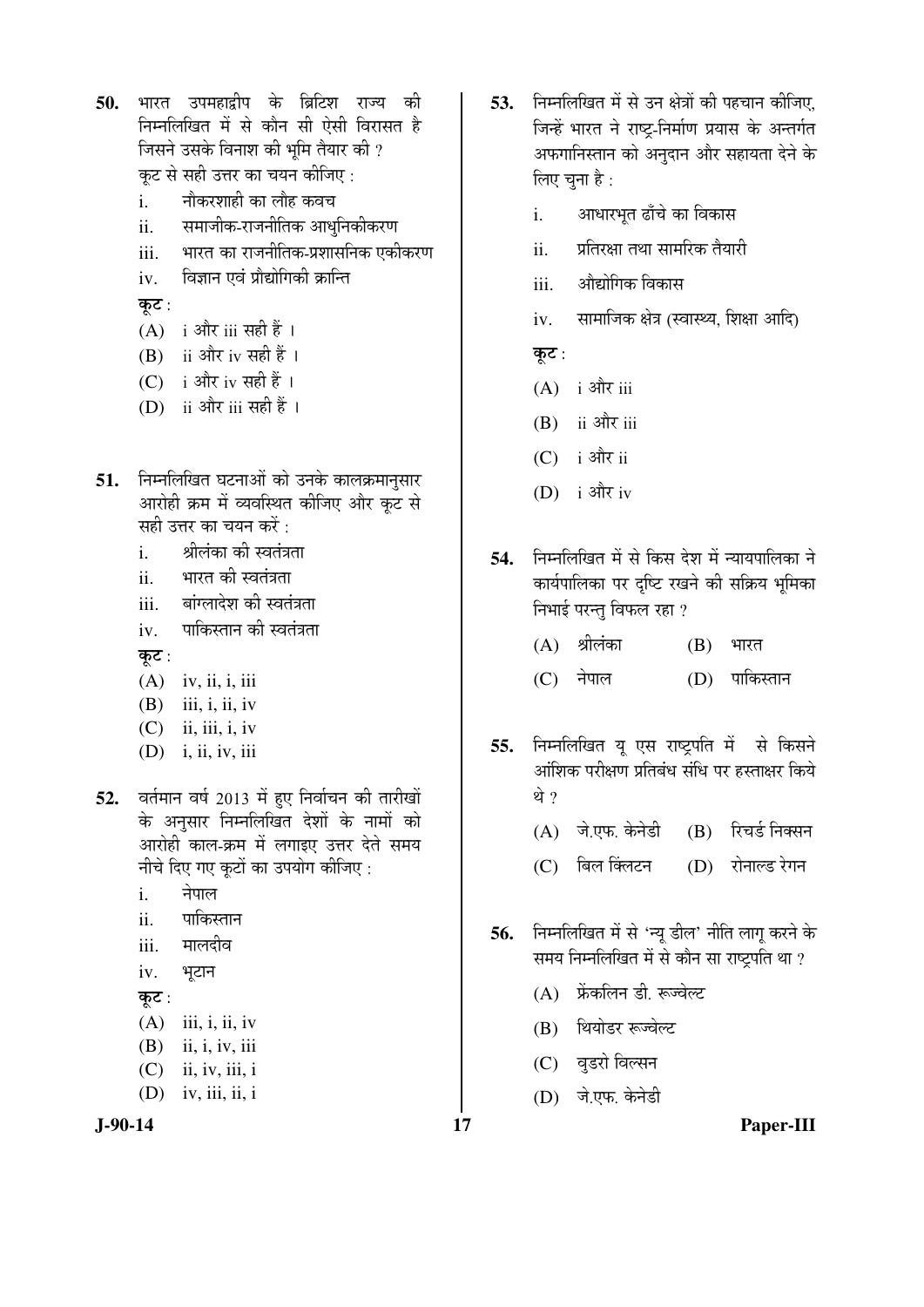- **57.** What is correct about pocket veto used by a U.S. President ?
	- (A) Papers which are kept by a President in his pocket.
	- (B) A medal tagged to the pocket of a President's wear
	- (C) Refusal by the President to approve the resolutions sent by the cabinet.
	- (D) Keeping pending without signing a bill passed by the U.S. Congress.
- **58.** Who among the following wrote that the "Universe begins to look more like a great thought than like a great machine"?
	- (A) Robert J. Art
	- (B) Robert Jeruis
	- (C) K. Waltz
	- (D) Sir James Jean
- **59.** Which one of the following treaties was signed by the U.S.A. and the U.S.S.R for the elimination of their intermediate and shorter range missiles ?
	- (A) New START Treaty
	- (B) INF Treaty
	- $(C)$  START-I
	- (D)  $SALT II$
- **60.** Who among the following scholars do not belong to the World Systems Theory of International Relations ?
	- (A) Immanuel Wallerstein
	- (B) Andre G. Frank
	- (C) John Mearsheimar
	- (D) Samir Amir

# Paper-III 18 J-90-14

- **61.** Which one of the following is not the tool of Confidence Building Measures ?
	- (A) Communication
	- (B) Transparency
	- (C) Verification
	- (D) Counter Proliferation Initiative by Super Power
- **62.** Identify the correct code for the Assertion (A) and Reason (R) as given below :
	- **Assertion (A) :** The continuing poverty and social injustice prevalent in Latin America calls for stronger state intervention to bring out comprehensive development.
	- **Reason (R) :** Economic growth under the current global economic system may often throw a country into crises and chaos.
	- **Codes :**
	- (A) (A) is correct but (R) is not correct.
	- (B) (R) is correct but (A) is not correct.
	- (C) Both (A) and (R) are correct.
	- (D) Both (A) and (R) are not correct.
- **63.** Identify the correct code in ascending chronological order of the following US and Mexico agreement :
	- i. NAFTA Free Trade Zone Agreement
	- ii. La Paz Agreement
	- iii. US Mexico Water Treaty
	- iv. Plan Mexico

- $(A)$  iii, ii, i, iv
- $(B)$  iv, iii, ii, i
- (C) i, iv, iii, ii
- (D) ii, i, iv, iii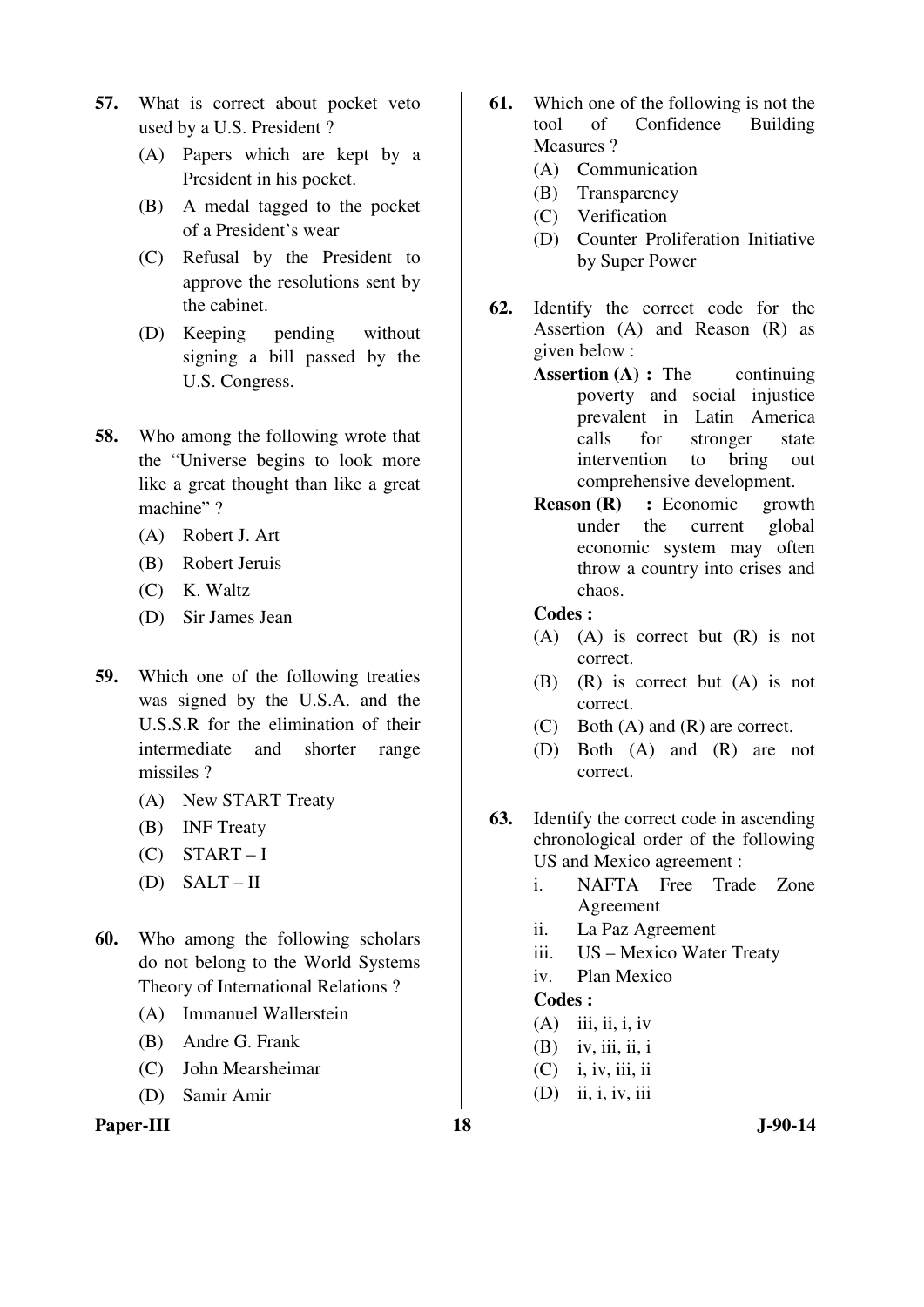- 57. य.एस. प्रेसीडेंट द्वारा प्रयोग की जाने वाली  $^4$ पाकिट विटो $^3$  के बारे में निम्नलिखित में से क्या सही है ?
	- (A) एक प्रेसीडेंट द्वारा अपनी जेब में रखे हुए दस्तावेज
	- (B) प्रेसीडेंट के परिधान में जेब पर लगा एक मेडल
	- (C) मंत्रिमण्डल की ओर से भेजे गए प्रस्तावों को प्रेसीडेंट द्वारा अस्वीकार किया जाना $\overline{1}$ ।
	- (D) य.एस. काँग्रेस द्वारा पारित बिल को हस्ताक्षर किये बिना लम्बित रखना ।
- **58.** निम्नलिखित में से यह किसने लिखा था कि 'विश्व एक महान मशीन की अपेक्षा एक महान विचार के रूप में दिखने लगा है' ?
	- $(A)$  रोबर्ट जे. आर्ट
	- (B) रोबर्ट जेरिस
	- (C) के. वाल्टज
	- (D) सर जेम्स जीन
- 59. यू.एस. और यू.एस.एस.आर. के बीच मध्य और कम दूरी पर भार करने वाली मिसाइलों को समाप्त करने के लिए निम्नलिखित में से कौन सी संधि की गई ?
	- $(A)$  नया स्टार्ट संधि (न्यू स्टार्ट ट्रिटी)
	- $(B)$  आई एन एफ संधि
	- $(C)$  स्टार्ट-I
	- (D) साल्ट-II
- 60. निम्नलिखित विद्वानों में से कौन सा 'अन्तर्राष्ट्रीय सम्बन्धों की विश्व प्रणाली सिद्धान्त' से सम्बन्धित नहीं है ?
	- (A) इम्मेनुएल वाल्टरस्टीन
	- (B) एण्डे जी. फ्रेंक
	- $(C)$  जॉन मियर्सहाईमर
	- (D) सामिर अमीन



- **61. निम्नलिखित में से कौन सा विश्वास निर्माण** उपायों का साधन नहीं है  $\overline{v}$ 
	- $(A)$  संचार
	- $(B)$  पारदर्शिता
	- (C) सत्यापन
	- (D) परम शक्तियों का प्रति प्रचरोद्भवन पहल
- **62.** अभिकथन (A) और तर्क (R) के लिए कूट से सही उत्तर का चयन कीजिए:
	- **अभिकथन (A) :** लेटिन अमेरिका में निर्धनता ओर सामाजिक अन्याय का प्रचलन के कारण वहाँ व्यापक विकास के लिए राज्य द्रारा व्यापक हस्तक्षेप करने की  $\tilde{\mathbf{H}}$ गाँग करता है ।
	- **तर्क (R) :** मौजूदा विश्व आर्थिक व्यवस्था के अधीन की गई आर्थिक संवृद्धि प्राय किसी देश को संकट और अव्यवस्था की ओर धकेल सकती है ।
	- $\overline{\phi}$ :
	- $(A)$   $(A)$  सही है, परन्तु  $(R)$  गलत है।
	- (B) (R) सही है, परन्तु (A) सही नहीं है।
	- (C)  $(A)$  और  $(R)$  सही हैं।
	- (D) (A) और (R) गलत हैं।
- **63.** संयुक्त राज्य अमरीका और मैक्सिको के निम्नलिखित समझौताओं को अवरोही काल-क्रम में रख कर सही कूट को चिह्नित कीजिए :
	- i. नाफटा फ्री टेड जोन सन्धि
	- ii. ला पैज सन्धि
	- iii. यु एस मैक्सिको जल संधि
	- iv. प्लान मैक्सिको
	- कुट $:$
	- $(A)$  iii, ii, i, iv
	- $(B)$  iv, iii, ii, i
	- (C) i, iv, iii, ii
	- (D) ii, i, iv, iii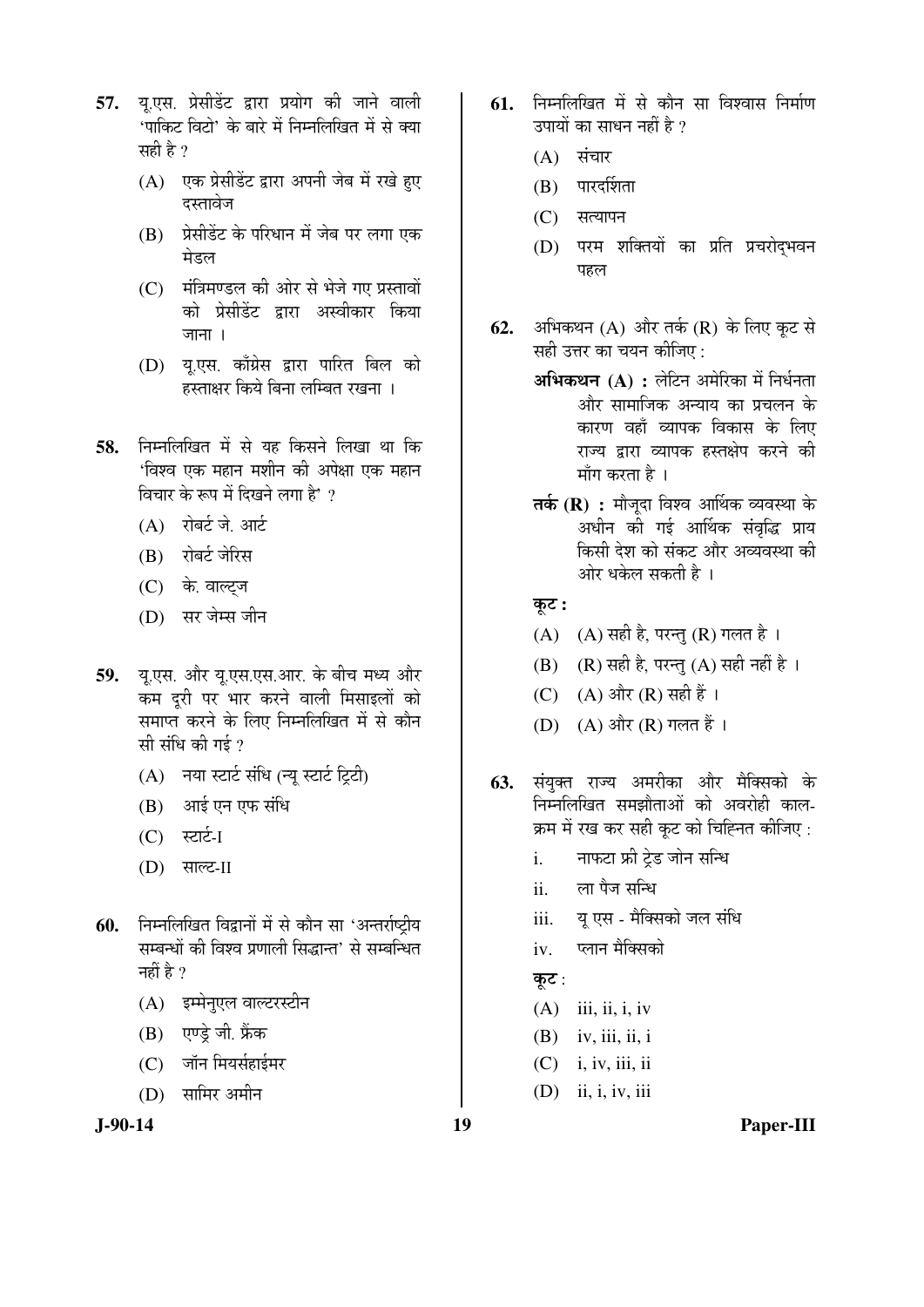- **64.** What do you understand by START programme in Latin America ?
	- (A) A military alliance for strategic cooperation.
	- (B) A civil society organisation for human rights protection.
	- (C) An umbrella organisation of Canada for policing borders in Haiti.
	- (D) An organisation of North America for environmental protection.
- **65.** Which country faced the coup d'etat in 2004 in Latin America ?
	- (A) Honduras
	- (B) Haiti
	- (C) Panama
	- (D) Peru
- **66.** What is MERCASUR ?
	- (A) Religious Forum
	- (B) Political Institution
	- (C) Human Rights Organisation
	- (D) Trading Alliance
- **67.** CELAC has the following members :
	- (A) US, Canada and BRICS
	- (B) Canada, BRICS and Union of South American Nations (USAU)
	- (C) BRICS, US and USAU
	- (D) All the countries of Latin America and the Caribbean region.
- **68.** Which country advocated for and successfully secured the adoption of the Santiago Declaration on democratic governance and the establishment of the Unit for the Promotion of Democracy in Latin America ?
	- (A) US
	- (B) Canada
	- (C) UK
	- (D) France
- **69.** Which country was appreciated by the transnational civil society groups for the nationalisation of oil and other major industries in the era of globalisation ?
	- (A) Argentina
	- (B) Brazil
	- (C) Colombia
	- (D) Venezuela
- **70.** Arrange the following in correct ascending chronological order by using the code given below :
	- i. SALT-II
	- ii. ABM Treaty
	- iii. START-I
	- iv. INF Treaty

- (A) ii, i, iv, iii
- $(B)$  i, ii, iii, iv
- $(C)$  ii, iii, iv, i
- (D) iii, iv, i, ii
- Paper-III 20 J-90-14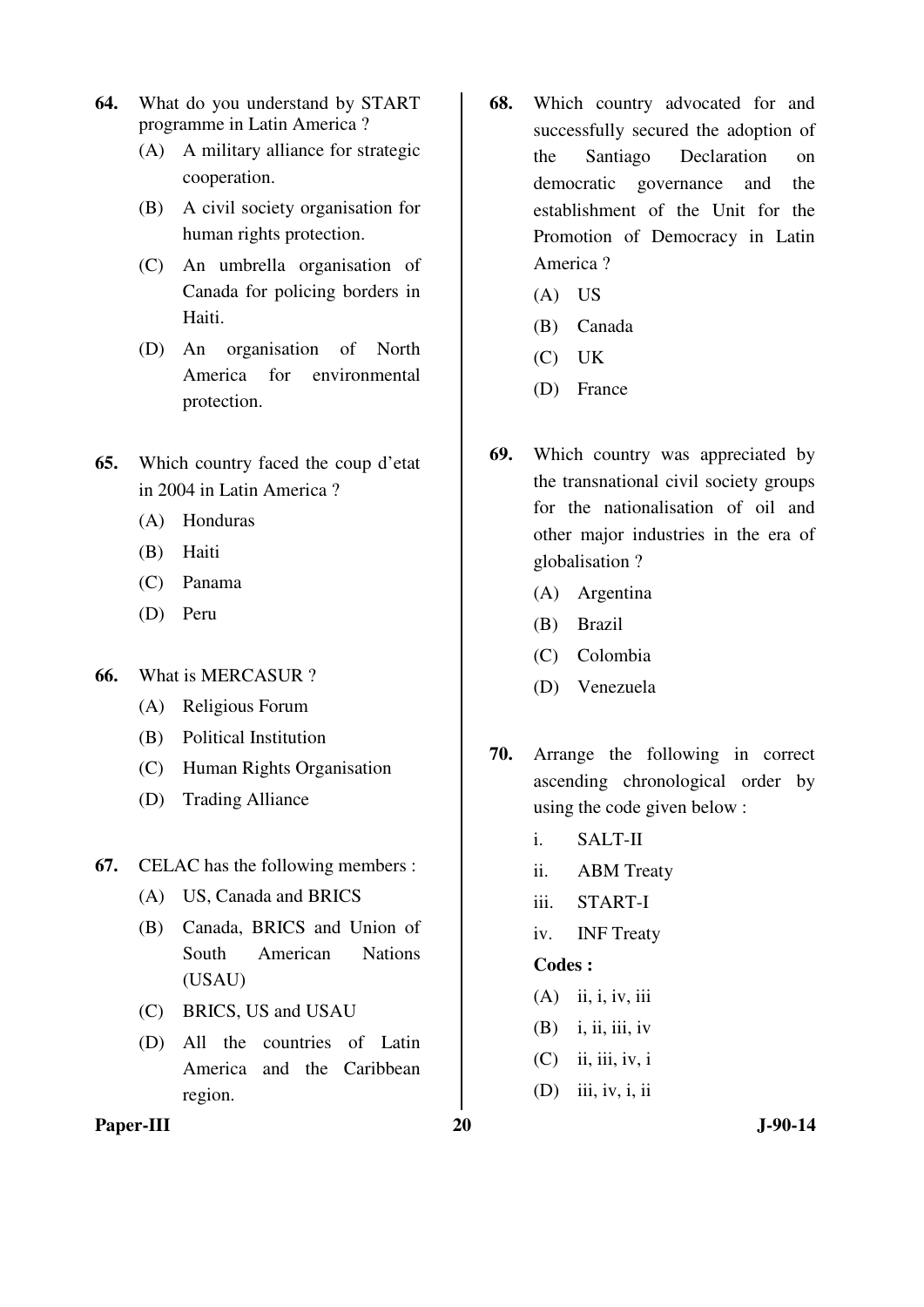- **64**. लैटिन अमरीका के स्टार्ट कार्यक्रम से आप क्या समझते हैं ?
	- $(A)$  रणनीतिपरक सहयोह के लिए सैन्य संधि
	- (B) मानव अधिकारों के संरक्षण के लिए एक सिविल सोसाइटी संगठन
	- $(C)$  हैती में सीमा की निगरानी के लिए कनाडा का छत्र संगठन
	- (D) पर्यावरण संरक्षण के लिए उत्तरी अमरीका का एक संगठन
- 65. लैटिन अमरीका में वर्ष 2004 में तख्ता पलटने की घटना किस देश में हुई ?
	- (A) होंडुरस
	- $(B)$  हैती
	- $(C)$  पनामा
	- (D) पेरू
- **66.** मेरकासर क्या है ?
	- $(A)$  धार्मिक फोरम
	- (B) राजनीतिक संस्था
	- (C) मानव अधिकार संगठन
	- (D) व्यापार गठबन्धन
- **67.** सी ई एल ए सी के निम्नलिखित सदस्य हैं :
	- $(A)$  अमरीका, कनाडा, ब्रिक्स
	- (B) कनाडा, ब्रिक्स और दक्षिण अमरीकी राष्ट्रों का संघ (यू.एस.ए.यू.)
	- (C) ब्रिक्स, यु.एस. और यु.एस.ए.यू.
	- (D) लैटिन अमरीका और कैरिबियन क्षेत्र के सभी देश
- 68. किस देश ने लैटिन अमरीका में लोकतांत्रिक <u>शासन और लोकतंत्र को बढावा देने के लिए</u> युनिट की स्थापना के संबंध में सेंटियागो घोषणा को ग्रहण की और उसे सफलतापूर्वक सुदृढ़ता से अंगीकृत किया ?
	- (A) यू.एस.
	- $(B)$  कनाडा
	- (C) यू.के.
	- (D) फ्रांस
- 69. वेश्वीकरण के युग में तेल और अन्य प्रमुख उद्योगों के राष्ट्रीयकरण के लिए ट्रांसनेशनल <u>सिविल सोसाइटी द्वारा किस देश की सराहना की</u> गई थी $\gamma$ 
	- $(A)$  अर्जेन्टाइना
	- $(B)$  ब्राजील
	- (C) कोलम्बिया
	- (D) वेनेजुएला
- 70. नीचे दिए गए कूटों का उपयोग करते हुए <u>निम्नलिखित को सही अवरोही काल-क्रम में</u>  $m$ लगाइए $\cdot$ :
	- i. साल्ट-II
	- ii. एबी.एम. संधि
	- iii. स्टार्ट-I
	- iv. आई.एन.एफ. संधि
	- कूट:
	- (A) ii, i, iv, iii
	- $(B)$  i, ii, iii, iv
	- $(C)$  ii, iii, iv, i
	- (D) iii, iv, i, ii

**J-90-14 21 Paper-III**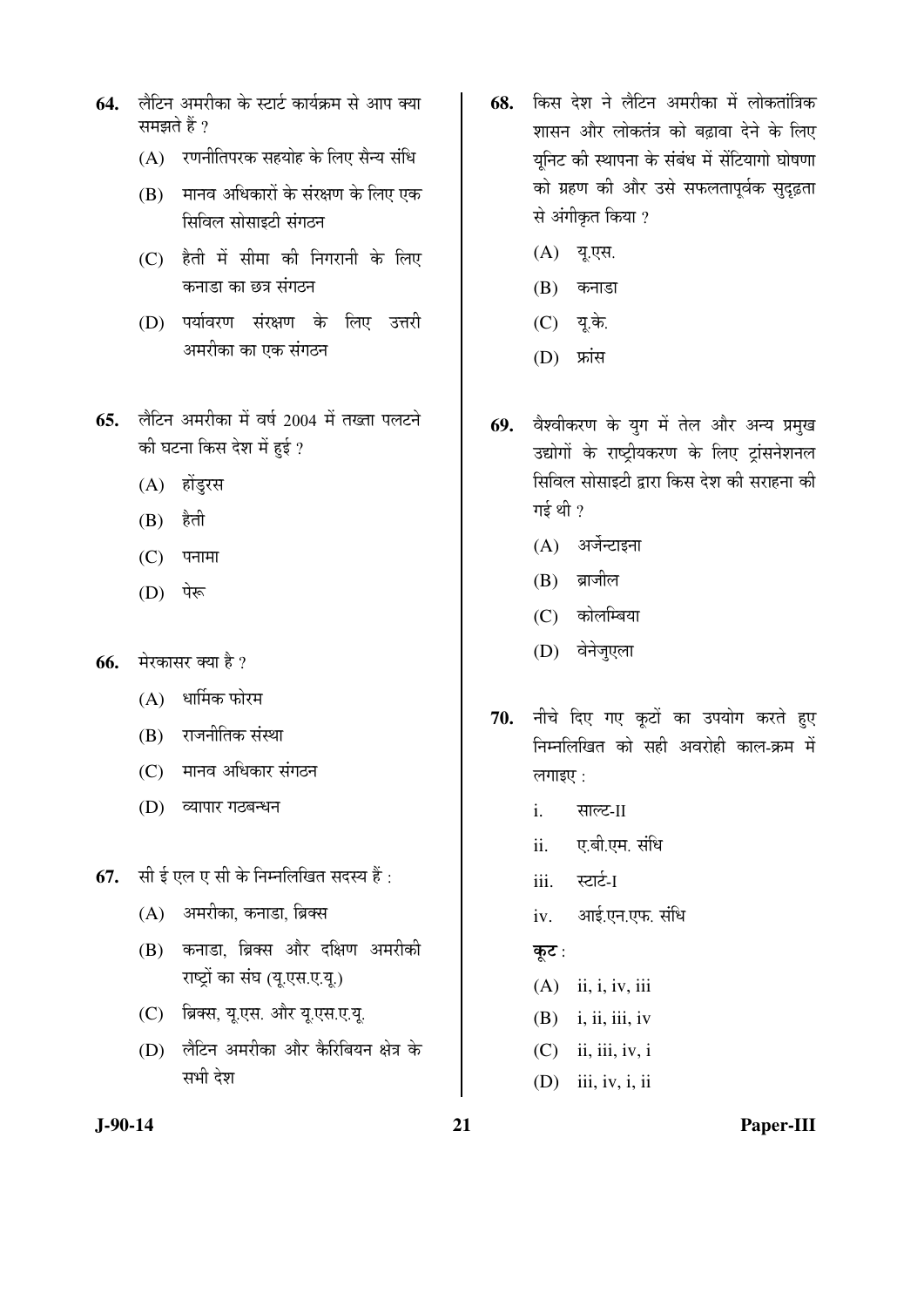Read the above paragraph and answer the following questions :

The triangular relationship between Indonesia, China and the United States has fluctuated throughout history. The peak of Indonesia – China relations was during the Sukarno era when the Jakarta-Beijing axis became an irritant to Washington. After an initial honeymoon period, when the United States supported Indonesian independence against the wish of its Dutch ally, the relationship went sour as Sukarno tilted towards China. But the United States continued to cultivate allies among military officers during this period. Sino-Indonesian relations took a freefall dive almost overnight after the failed communist coup attempt back by China in 1965, which killed a number of high-ranking army officers. Suharto's anti communist Indonesia became one of the United States' most important allies in Southeast Asia. The US also became one of the most important allies for Suharto in carrying out his developmental policies.

- **71.** The relations among Indonesia, china and the United States was discerned in the post Indonesian independence era as
	- (A) Indonesia siding with China
	- (B) Indonesia siding with United **States**
	- (C) Indonesia Non-committal to any side
	- (D) Fluctuations in the relations
- Paper-III 322 J-90-14
- **72.** Indonesia became an irritant to the Unites States, because
	- (A) Indonesia challenged the United States militarily
	- (B) Sukarno tilted towards communist China
	- (C) Developed groupism in Southeast Asia
	- (D) Sided with Soviet Union
- **73.** Sukarno turned against China because
	- (A) China did not help Indonesia economically
	- (B) China failed to extend military support to Indonesia
	- (C) China supported a communist backed military camp against Sukarno
	- (D) Indonesian communists were against Sukarno
- **74.** Whom did the United States support in Indonesia against Sukarno ?
	- (A) Some Islamic groups
	- (B) Demonatic parties in Indonesia
	- (C) Military headed by Suharto
	- (D) Sukarno Megaputri
- **75.** The United States expected one of the following from Sukarnos successor :
	- (A) To establish a demonatic rule
	- (B) To be anti-communist
	- (C) To be non-aligned
	- (D) To be the neo-colony of the United States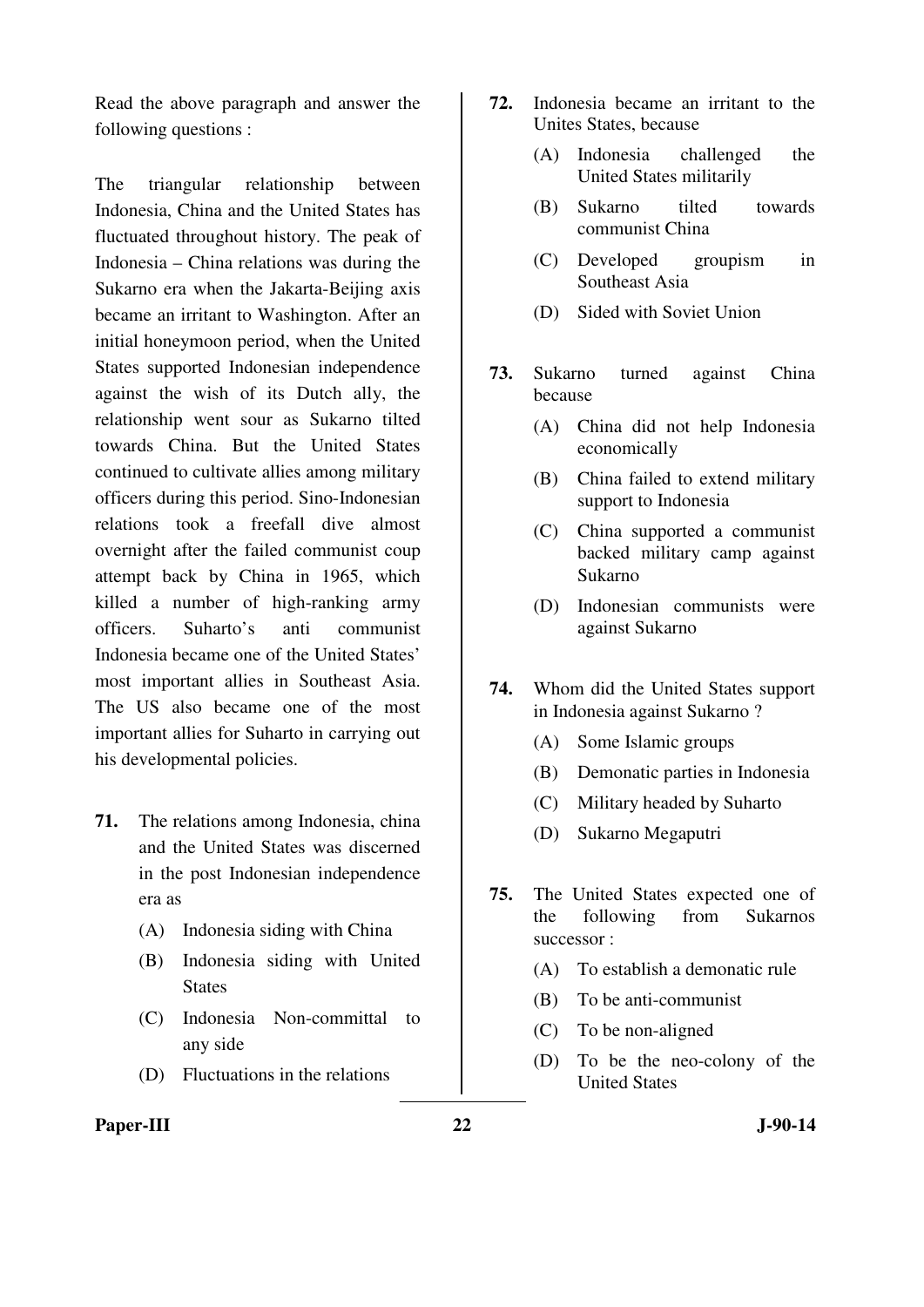निम्नलिखित पैराग्राफ को पढें और नीचे लिखे प्रश्नों के उत्तर दीजिए  $\cdot$ 

इंडोनेशिया, चीन और संयुक्त राज्य अमरीका के बीच त्रिकोणीय संबंधों में पूरे इतिहास में उतार-चढ़ाव आते रहे हैं । इंडोनेशिया-चीन के बीच सबसे अच्छे संबंध सकर्णो के काल के दौरान थे. जब जकार्ता-बीजिंग के ध्रवीकरण से वाशिंटन को कष्ट पहुँचा था । आरंभिक सुखद अवधि के बाद, जब संयुक्त राज्य अमरीका ने अपने डच मित्र की भावना के विरुद्ध इंडोनेशिया की स्वतंत्रता का समर्थन किया तो उनके संबंधों में खटास आ गई क्योंकि सुकार्णो का झकाव चीन की तरफ हो गया । लेकिन संयुक्त राज्य अमरीका ने इस अवधि के दौरान सैन्य अधिकारियों के सात संबंध बनाए रखे । वर्ष 1965 में चीन द्वारा पन: साम्यवाद का तख्ता पलटने के असफल प्रयास के बाद चीन-इंडोनेशिया के संबंधों में अचानक गिरावट आ गई । इस प्रयास में कई उच्च सैन्य अधिकारी मारे गए थे. सहार्तो का साम्यवाद विरोधी इंडोनेशिया दक्षिण एशिया में संयुक्त राज्य अमरीका के अति महत्वपूर्ण मित्र देशों में से एक हो गया । सुहार्तो की विकास नीतियों को लागू करने के लिए संयुक्त राज्य अमरीका भी उसका मित्र देशों में से एक अति महत्त्वपर्ण देश हो  $\overline{\eta}$ या।

- 71. इंडोनेशिया, चीन और संयुक्त राज्य अमरीका के बीच के संबंधों पर इंडोनेशिया की स्वतंत्रता से पूर्व की अवधि के संबंध की चर्चा किस प्रकार की गई $_2$ 
	- $(A)$  इंडोनेशिया चीन की ओर हो रहा था ।
	- (B) इंडोनेशिया संयुक्त राज्य अमरीका की ओर हो रहा था ।
	- (C) इंडोनेशिया किसी भी पक्ष के प्रति प्रतिबद्ध नहीं था ।
	- (D) संबंधों में उतार-चढाव
- 72. इंडोनेशिया से संयुक्त राज्य अमरीका चिढ़ गया क्योंकि
	- (A) इंडोनेशिया ने संयुक्त राज्य अमरीका के सैन्यवाद को चुनौती दी थी ।
	- (B) सुकार्णो साम्यवादी चीन की ओर झुक  $\eta$ या था।
	- (C) दक्षिणपूर्व एशिया में गुटबंदी हो गई थी।
	- (D) सोवियत संघ के पक्ष में होना ।
- 73. सकार्णो चीन के विरुद्ध हो गया क्योंकि
	- $(A)$  चीन ने आर्थिक दृष्टि से इंडोनेशिया की सहायता नहीं की थी ।
	- $(B)$  चीन, इंडोनेशिया को सैन्य सहायता नहीं दे पाया ।
	- (C) चीन ने सेना द्वारा सुकार्णो का तख्ता पलटने के लिए एक साम्यवादी को समर्थन दिया था ।
	- (D) इंडोनेशियायी साम्यवादी सुकार्णो के विरुद्ध थे ।
- 74. संयुक्त राज्य अमरीका ने सुकार्णो के विरुद्ध किसे समर्थन दिया था ?
	- (A) कुछ इस्लामी गुट
	- $(B)$ ंडंडोनेशिया के लोकतांत्रिक दल
	- (C) सुहार्तो द्वारा सेना की अध्यक्षता
	- (D) सुकार्तो मेघापुत्री
- 75. संयुक्त राज्य अमरीका सुकार्णो के उत्तराधिकार के रूप में निम्नलिखित में से किसकी अपेक्षा करता था $\cdot$ 
	- $(A)$  लोकतांत्रिक शासन स्थापित करना
	- (B) साम्यवादी विरोधी होना
	- (C) गुट निरपेक्ष होना
	- (D) संयुक्त राज्य अमरीका का नव-उपनिवेश होना $\perp$

**J-90-14 23 Paper-III**